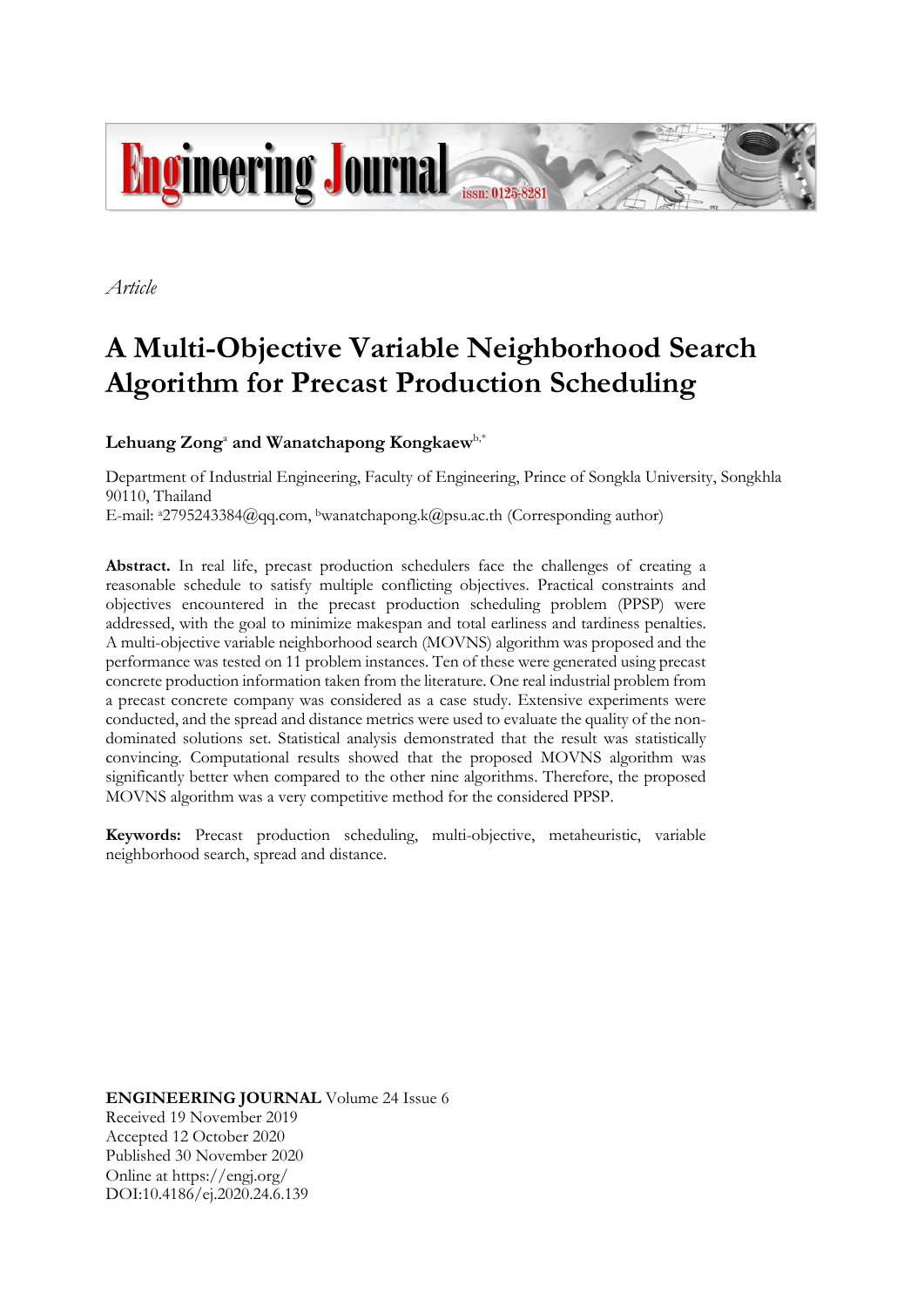# **1. Introduction**

Construction industries face problems of delay, cost overruns, low quality, poor safety records and environmental impacts because of risk, uncertainties, labor complexity and recent dynamic change [1-2]. To overcome these problems, the industrialized precast construction technique has developed rapidly since its inception in the 1950's. Precast construction is different from traditional construction methods and requires components such as beams, columns and girders to be prefabricated in factories before transportation and installation on-site according to the erection schedule. Production scheduling has a dramatic impact on the success of precast fabrication because it involves making accurate decisions on when the many precast components (PCs) need to be produced to meet their due dates of delivery. Unfortunately, in practice, precast production schedules are arranged by experience-based estimation as a subjective approach that frequently results in inefficient precast manufacturing processes [3-6]. Therefore, to eliminate the unexpected consequences of manually arranged production schedules, modeling and computational techniques are now used to consider more realistic constraints prevailing in the precast industry, such as off-normal working time and non-preemptible fabrication processes [7-8], limited workers and cranes [9], buffer size between production stations [3-4, 10], mold availability [11], different concrete formulas [12] and multiple production lines [13].

Most previous investigations used the precast production scheduling problem (PPSP) model based on the traditional flow shop scheduling problem (FSSP) model that was defined as a non-deterministic polynomialtime hard (NP-hard) problem [6-7, 11] and solved by genetic algorithm (GA) based optimization methods [4, 6- 11, 13-14]. Other heuristics such as Palmer's heuristic [15], Gupta's heuristic [16], the Campbell Dudek Smith (CDS) heuristic [17], rapid access (RA) heuristic [18], earliest due date (EDD) rule, as soon as possible rule, shortest processing time (SPT) rule, and least slack time rule have also been developed to provide performance verification of the algorithms to solve the PPSP [4, 7, 8, 13, 19]. Results indicated that variants of GA metaheuristics provided better solutions than the heuristics and dispatching rules for solving the PPSP. However, previous studies ignored other competitive metaheuristic algorithms such as multiobjective variable neighborhood search (MOVNS) and non-dominated sorting genetic algorithm II (NSGA-II), while GA based metaheuristics were not compared with any of these algorithms.

The variable neighborhood search (VNS) algorithm [20-21] is a local search-based metaheuristic that was first proposed in 1997. By employing systematic changes of neighborhood, VNS is able to explore increasingly distant neighborhoods of current incumbent solutions to obtain promising results. Due to its simplicity and powerful search ability, VNS approaches have been successfully applied to solve various scheduling problems in both single and multiple objectives, including the flow shop

scheduling problem [22-26], the job shop scheduling problem [27-30], and the single machine scheduling problem [31]. Similarly, the NSGA-II, first introduced by Deb et al. [32] is one of the most proficient evolutionary algorithms used for solving multi-objective optimization problems. The NSGA-II has been successfully applied to solve flow shop and job shop scheduling problems [23-24, 33-34]. Although the VNS and NSGA-II have been successfully applied to solve many scheduling problems, an extensive literature review revealed little evidence, if any, as to whether VNS and NSGA-II have been applied to solve the PPSP. Therefore, the objective of this study was to extend the application of VNS and NSGA-II algorithms to solve the PPSP.

Ko and Wang [4] applied the multi-objective genetic local search (MOGLS) algorithm of [35] to solve the PPSP. The MOGLS algorithm successfully searched for optimum production schedules and outperformed seven methods, including the Palmer, Gupta, CDS and RA heuristics, the EDD rule, the vector evaluated genetic algorithm (VEGA) and the constant weight genetic algorithm (CWGA). Therefore, here, the MOGLS was considered as a comparative algorithm to solve the PPSP due to its competitive performance.

The main contributions of this study are summarized as follows. Firstly, MOVNS and NSGA-II were implemented to solve the multi-objective PPSP based on the mathematical model proposed in [7]. The application of MOVNS and NSGA-II also fills the research gap since these algorithms have never been applied before to solve the PPSP. Secondly, this study extended the PPSP size up to 100 jobs, while previous studies only considered the PPSP for 6 jobs [7], 10 jobs [3-4, 6, 10-11, 13-14], 30 jobs [4], 36 jobs [14] and 44 jobs [7]. A real-world PPSP was also provided as a case study. Lastly, distance metrics were applied to measure all tested algorithms to solve the PPSP. Distance metrics consider both the diversity and convergence of population solutions, while the spread and spacing metrics used in [4] only considered diversity. Moreover, to demonstrate the competitive performance over algorithms proposed in previous studies to solve the FSSP, some recent metaheuristic algorithms such as cuckoo search algorithm, bat algorithm, and firefly algorithm were used to compare the search capability.

The remainder of this paper is organized as follows: Section 2 discusses the mathematical model of the PPSP. Section 3 describes the proposed MOVNS and NSGA-II algorithms for solving the PPSP. Section 4 demonstrates the experiments and computational results of the proposed approaches, while conclusions and recommendations are presented in Section 5.

# **2. Precast Production Scheduling Problem**

Warszawski and Ishai [36] divided precast production systems into two basic types, namely the stationary production system and the traveling production system. In the stationary production system, all basic production operations are performed at fixed locations and a comprehensive workforce is involved. In the traveling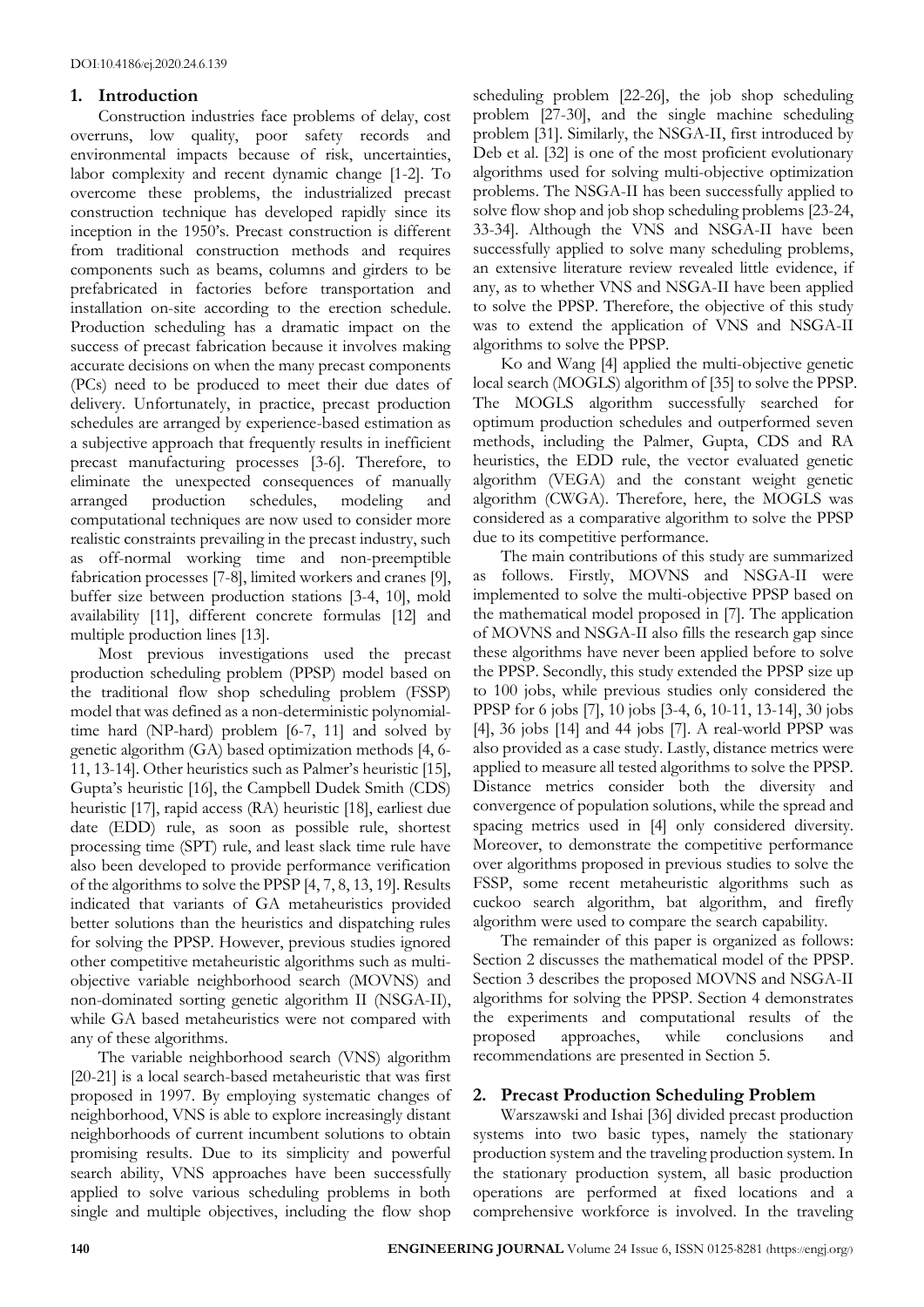system, molds are moved among different workstations and diverse operations are processed by different workforces using specialized tools and methods. Precast production processes using specialized methods can be broken down into six tasks, i.e., (1) mold assembly, (2) reinforcement setting, (3) concrete pouring, (4) concrete curing, (5) demolding, and (6) product finishing. With the traditional FSSP, each job consists of operations and each operation is executed on a specific machine. This cannot be applied to the precast production scheduling problem (PPSP) directly because some practical constraints encountered in the industry are disregarded in FSSP. A PPSP model based on FSSP was proposed by Chan and Hu [7] with the following assumptions.

Firstly, there is no distinction between normal working time and off-normal working time in the traditional FSSP; however, interruptions inevitably happen in precast plants when workers punch out after working time, which is normally 8 hours a day. Furthermore, the labor force needs to be paid to work overtime within the limited hours (assuming no more than 4 hours) if necessary. Secondly, all operations in the traditional FSSP are uninterruptible. This means that an operation once started cannot be interrupted until completion. Operations in precast plants can be divided into interruptible operations (mold assembly, reinforcement setting, demolding and product finishing) and uninterruptible operations (concrete pouring and concrete curing). Interruptible operations can be interrupted and continued to execute the unfinished part on the next day if they cannot be completed within normal working time; this causes inevitable interruption time (offnormal working time). A description of notations used in the mathematical formulation is listed in Table 1.

|--|

| Notation          | Definition                                                                     |
|-------------------|--------------------------------------------------------------------------------|
| $\boldsymbol{n}$  | total number of precast components (PCs)                                       |
| m                 | total number of workstations                                                   |
|                   | serial number of the PC (called "job" in traditional FSSP model).              |
|                   | serial number of the workstation (called "machine" in traditional FSSP model). |
| $\iota_{ij}$      | processing time of the $i$ th PC on the $j$ th workstation                     |
| $\iota_{ii}$      | completion time of the $i$ th PC on the $j$ th workstation                     |
|                   | due date of the <i>i</i> th PC                                                 |
| D                 | working days                                                                   |
| $\varepsilon_{i}$ | unit earliness penalty for the $i$ th PC                                       |
| $\tau_{_i}$       | unit tardiness penalty for the <i>i</i> th PC                                  |
|                   | accumulated completion time                                                    |
| $T_{W}$           | normal working time of a workday (8 hours)                                     |
| $T_N$             | off-normal working time                                                        |
|                   | allowable overtime (assumed to be limited to 4 hours in one workday)           |

In practice, production schedules are constructed to minimize production duration and cost. Minimization of makespan, which is defined as the total time needed to complete all jobs, is a commonly-used objective to estimate the performance of PPSP models [3-4, 6-10, 13- 14]. Earliness and tardiness are related to job due dates. Certain penalty costs are incurred when a job is completed either before or after its due date. Minimizing the total penalty costs of earliness and tardiness is, therefore, important to meet the just-in-time production control policy [37]. In this research, minimizing makespan and minimizing the total penalty costs of earliness and tardiness were computed by Eqs. (1) and (2) and applied as multi-objective functions in the PPSP model.

To handle the constraint on interruptible operations, Eq. (3) was utilized to calculate the completion time of interruptible processes. An uninterruptible operation such as concrete pouring would have to be postponed to the next working day if it could not be finished within the working hours or allowable overtime. The curing process is also an uninterruptible operation. Curing of the concrete occurs after pouring and no labor is required. A fast cure generally takes a few hours, while steam curing can be completed within 12-16 hours. The completion time of concrete pouring and curing was computed by Eqs. (4)- (6), respectively. The accumulated completion time and the working days were calculated from Eqs. (7) and (8), respectively. More details of the PPSP model are available in [4, 7-8, 11, 14].

*Objectives*:

$$
f_1(x) = c_{nm} \tag{1}
$$

$$
f_2(x) = \left[\sum_{i=1}^n \varepsilon_i \times \max(0, d_i - c_i)\right] + \left[\sum_{i=1}^n \tau_i \times \max(0, c_i - d_i)\right]
$$
 (2)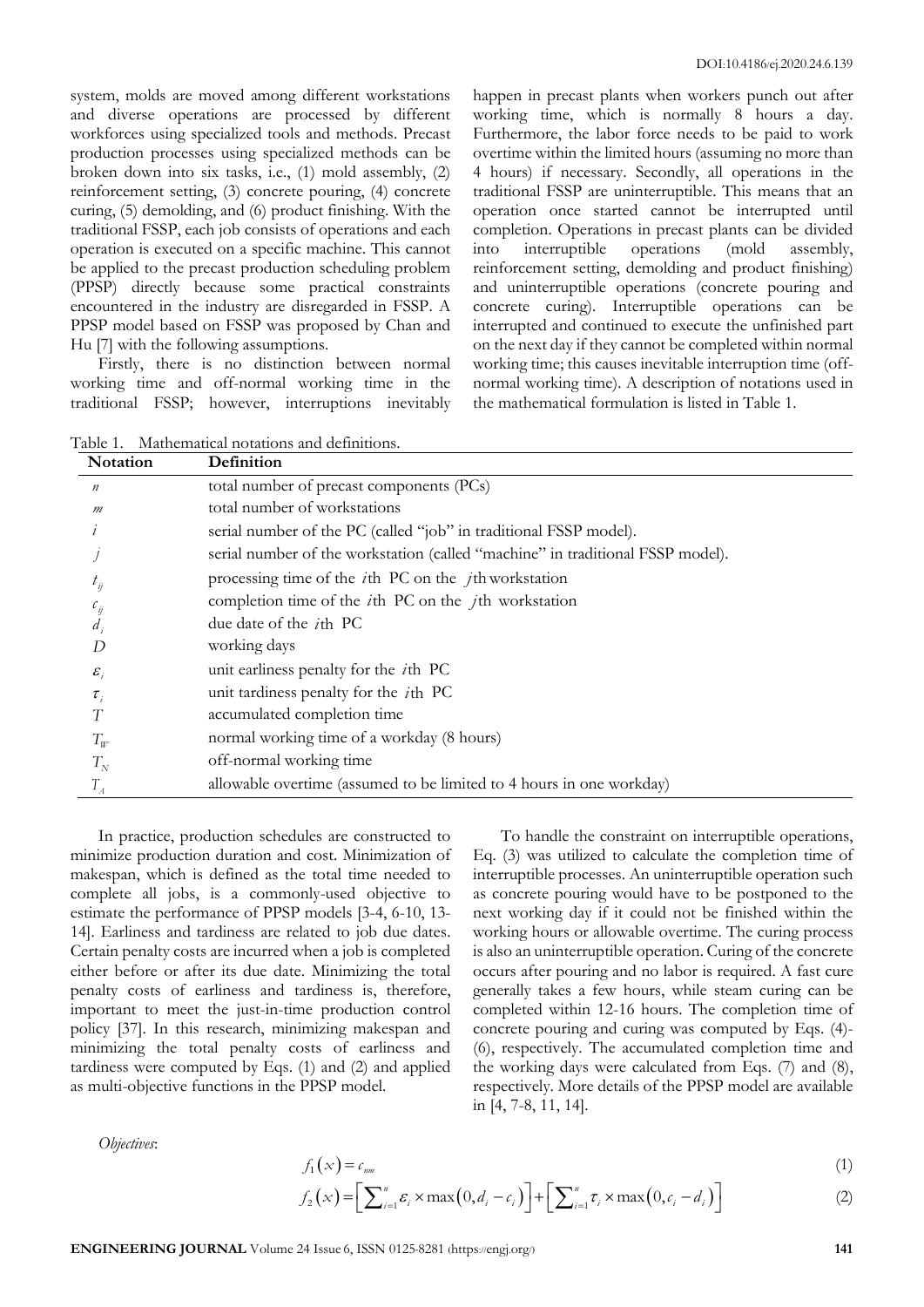*Constraints*:

$$
c_{ij} = \begin{cases} T & \text{if } T < 24D + T_w \\ T + T_N & \text{if } T \ge 24D + T_w \end{cases}, i = 1, 2, ..., n; j = 1, 2, 5, 6 \tag{3}
$$

$$
c_{ii} = \begin{cases} T & \text{if } T < 24D + T_w + T_A \\ T = 1, 2, ..., n; i = 3 \end{cases}
$$

$$
c_{ij} =\begin{cases} T & \text{if } T \ge 24D + T_w, \quad i = 1, 2, ..., n; \ j = 1, 2, 5, 6 \end{cases}
$$
(3)  

$$
c_{ij} =\begin{cases} T & \text{if } T < 24D + T_w + T_A \\ 24(D+1) + t_{ij} & \text{if } T \ge 24D + T_w + T_A, \quad i = 1, 2, ..., n; \ j = 3 \end{cases}
$$
(4)

$$
T^* = c_{i3} + t_{i4}, \qquad i = 1, 2, \dots, n
$$
 (5)

$$
c_{ij} = \begin{cases} T^* & \text{if } T^* > 24(D+1) \text{ or } T^* < 24D + T_w \\ 24(D+1) & \text{if } 24D + T_w \le T^* \le 24(D+1) \end{cases}, i = 1, 2, ..., n; j = 4
$$
 (6)

$$
T = \max\left(c_{(i-1),j}, c_{i(j-1)}\right) + t_{ij}, \quad i = 2, 3, \dots, n; \ j = 2, 3, 4, 5, 6 \tag{7}
$$

$$
D = \text{integer}(T/24)
$$
 (8)

# **3. Proposed Multi-Objective Algorithms for the PPSP**

In this paper, two metaheuristic algorithms as the multi-objective variable neighborhood search (MOVNS) and a non-dominated sorting genetic algorithm II (NSGA-II) were first implemented to find the set of Pareto optimal solutions for the PPSP. Figure 1 illustrates a flowchart of these algorithms with details described in the following subsections.

#### **3.1. Proposed MOVNS for the PPSP**

Variable neighborhood search (VNS) is a local search-based metaheuristic that was originally proposed by Mladenović and Hansen [20]. It is based on the principle of systematic changes of neighborhood in both the descent phase to find a local optimum and the perturbation phase to escape from the corresponding local minimum valley. Thus, VNS does not follow a trajectory but explores increasingly distant neighborhoods of the current incumbent solutions to obtain promising neighboring solutions. The MOVNS algorithm used here was developed based on Geiger's algorithm [38] and the flowchart of MOVNS is depicted in Fig. 1(a).

The main steps of the developed MOVNS algorithm outline are as follows.

*Step 1 (Encoding)*: This study encodes production scheduling by precast components (PCs) sequencing. Then, a production schedule of PC numbers can be represented by a chromosome (solution) in the population of MOVNS. The encoding schema of the proposed MOVNS algorithm is shown in Fig. 2.

*Step 2 (Initialization)*: Choose a stopping criterion, define the set of neighborhood structure  $(N_k, k=1:k_{max})$ , and randomly generate the initial population of  $N_{\text{pop}}$ chromosomes to represent as precast production schedules. Each chromosome represents a solution, which is the schedule of PCs sequence in PPSP.

*Step 3 (Evaluation)*: Evaluate objective values, i.e., makespan and the total earliness/tardiness penalty of each chromosome in the current population *pop* using Eqs. (1) and (2), respectively.

*Step 4 (Update the Pareto front)*: The tentative set *D* where all non-dominated solutions are stored separately from the current population is updated according to the concept of domination. A solution *p* is said to dominate solution *q*

if and only if 
$$
f_i(p) \le f_i(q)
$$
,  $\forall i \in \{1, 2, ..., q\}$  and  
 $f_i(p) < f_i(q)$ ,  $\exists i \in \{1, 2, ..., q\}$ .

*Step 5 (Selection)*: Randomly select an *unvisited* base solution from *D* , and randomly select a neighborhood structure *N<sup>k</sup>* from the following two common neighborhood structures.

- (a) *Insertion neighborhood*  $(N_1)$ : Randomly select two positions  $r_1$  and  $r_2$  (where  $r_1 < r_2$ ) in the solution representation. Then remove the PC at position  $r_2$  and insert it before  $r_1$  in the scheduling string, as shown in Fig. 3(a).
- (b) *Swap neighborhood* ( *N*2 ): Randomly select two positions  $r_1$  and  $r_2$  in the solution representation and then swap the two PCs at the  $r_1$  and  $r_2$  in the scheduling string, as shown in Fig. 3(b).

*Step 6 (Mark)*: The selected base solution is marked as *visited* to avoid selection in the next iterations. If all solutions in the tentative set *D* have been marked as *visited*, then all the marks will be removed.

Step 7 (Shaking): Randomly generate a solution **x**<sup>'</sup> from the  $N_k$  neighborhood of current solution  $\mathbf{x}$ .

*Step 8 (Local search)*: Apply a complete local search in the  $N_k$  neighborhood of **x**<sup>'</sup>, denote the obtained local optimum with **x** .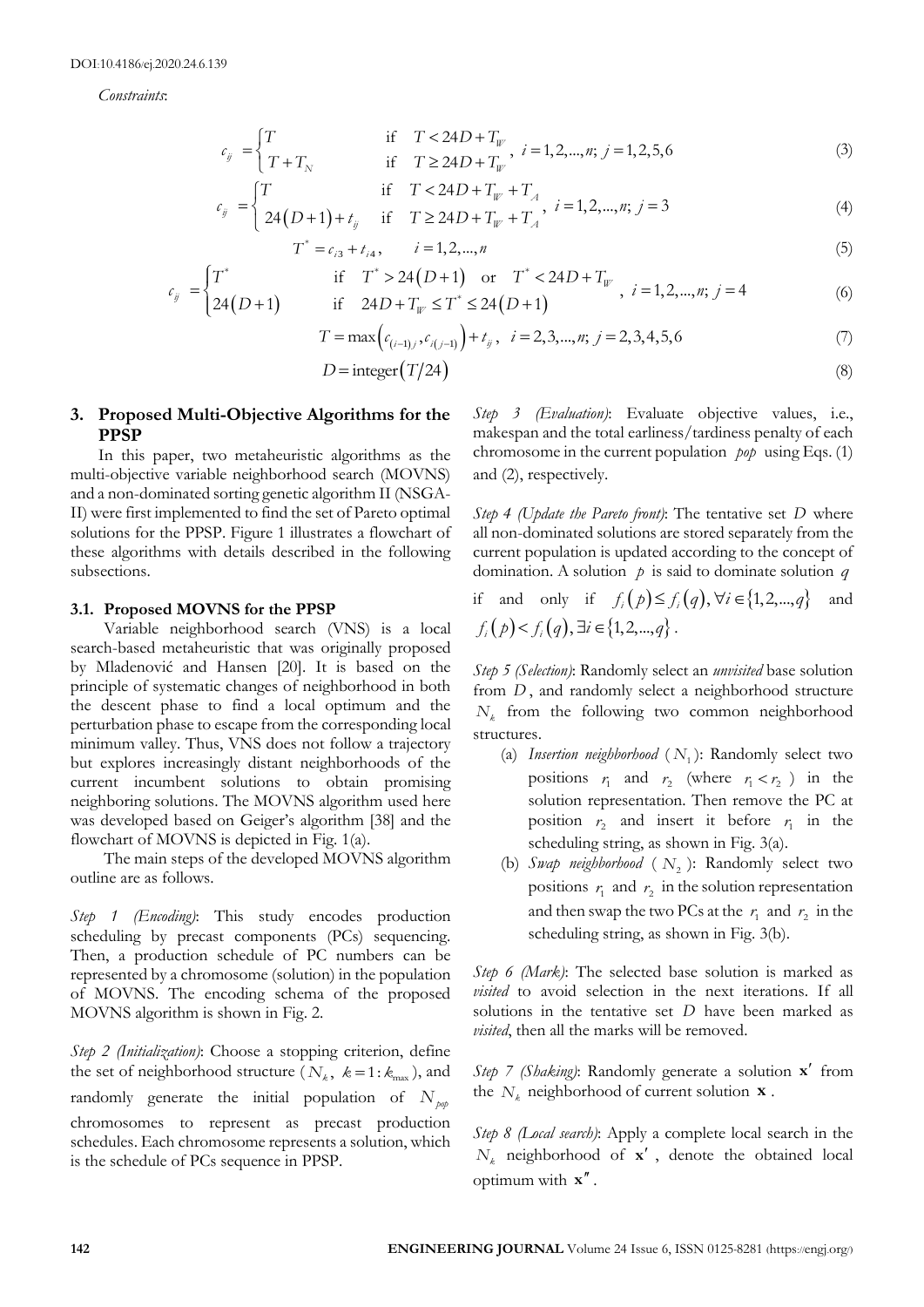

Fig. 1. Flowchart of the two proposed metaheuristics for the PPSP.

| Position index      |  |  | 23456 |  |                 |
|---------------------|--|--|-------|--|-----------------|
| Chromosome (PC no.) |  |  |       |  | 4 5 7 3 2 6 8 1 |





Fig. 3. Neighborhood structures.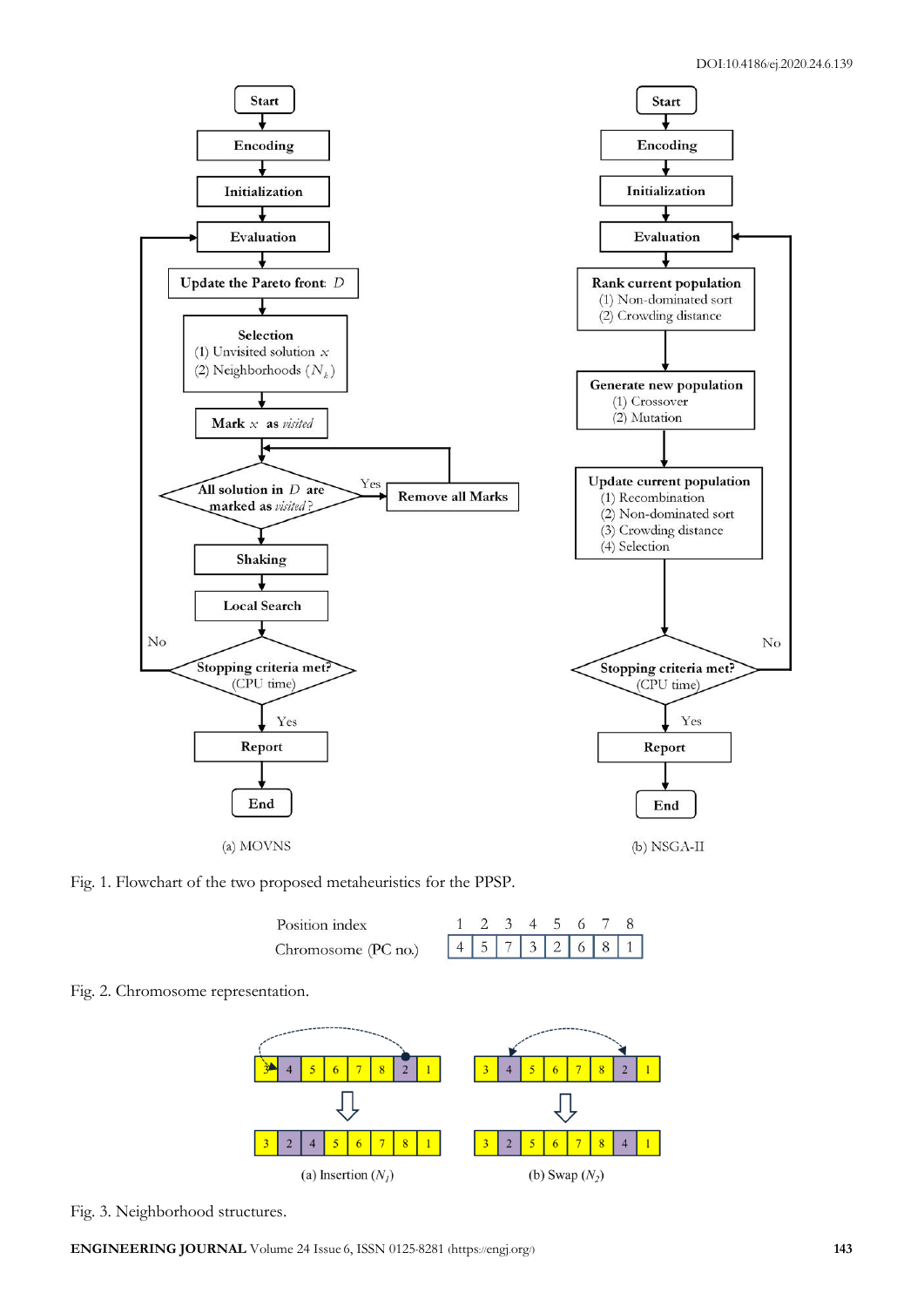*Step 9 (Termination)*: If the algorithm reaches maximum CPU time, end the algorithm. Otherwise, iteratively execute Steps 3-8 (update the Pareto front using generated solution **x** ).

*Step 10 (Report)*: The sequences of PCs are represented by Pareto optimal solutions, i.e., solutions in the tentative set *D* of final iteration are reported as optimum schedules for precast concrete production.

## **3.2. Proposed NSGA-II for the PPSP**

As noted earlier, the application and popularity of NSGA-II were the reasons for the choice of the algorithm in this study. In the algorithm, parent population is ranked to create Pareto fronts using the fast non-domination sorting and crowding distance procedures. Then, the algorithm applies binary tournament selection, crossover and mutation operators to generate an offspring population as the next generation. Finally, the best individuals in terms of non-dominance and diversity are selected as the solutions. The main components of the algorithm are summarized in Fig. 1(b).

The detailed steps of the NSGA-II algorithm are outlined as follows.

*Step 1 (Encoding)*: Encode the solution of NSGA-II by PCs sequencing with the method shown in Fig. 2.

*Step 2 (Initialization)*: Randomly generate initial population of  $N_{\text{pop}}$  chromosomes to represent as precast production schedules.

*Step 3 (Evaluation)*: Evaluate objective values of each chromosome in the current population *pop* using Eqs. (1) and (2), respectively.

*Step 4 (Rank current population)*: The current generation population is ranked by the following steps.

- (4.1) *Non-dominated sort*: each chromosome of *pop* is assigned a rank using the fast non-domination sorting procedure described below.
	- (4.1.1) Initialize front counter:  $r = 0$ .
	- $(4.1.2)$  Increase:  $r = r + 1$ .
	- (4.1.3) Find non-dominated solutions from *pop* according to the concept of domination.
	- (4.1.4) Assign rank *r* to these non-dominated solutions.
	- (4.1.5) Remove these non-dominated solutions from *pop* .
	- (4.1.6) Repeat Steps (4.1.2)-(4.1.5) until *pop* is empty.
- (4.2) *Crowding distance*: the crowding distance value for each chromosome is calculated as follows.
	- (4.2.1) Initialize the distance of all *Z* individuals to be zeros:  $d_i = 0$  for  $i = 1, 2, ..., Z$ .
- (4.2.2) For the objective function  $f_x$  ( $f_x$  is makespan or penalty cost), sort the set in ascending order.
- (4.2.3) Let  $d_1$  and  $d_2$  be infinite distance:

 $(4.2.4)$  For  $j = 2, 3, \dots, Z-1$ , let

$$
d_j = d_j + \left( \frac{f_k^{(j+1)} - f_k^{(j-1)}}{f_k^{\max} - f_k^{\min}} \right).
$$

- (4.3) *Crowded-comparison-operator*: Once the chromosomes are assigned rank by the fast nondomination and assigned crowding distance, the crowded-comparison-operator  $(\prec_n)$  is employed in the selection process at various stages of the algorithm. Assume that every chromosome *i* has non-domination rank  $(i_{rank})$  and crowding distance  $(d_i)$ , the partial order  $\prec_n$  is defined by  $i \prec_n j$  if ( $i_{rank} < j_{rank}$ ) or (( $i_{rank} = j_{rank}$ ) and  $d_i > d_j$ ); then the chromosome *i* is selected using a binary tournament selection operator.
- *Step 5 (Generate new population)*:
	- (5.1) *Crossover*: Generate an offspring population *crossover pop* by the following steps.
		- (5.1.1) Select a pair of parent solutions from the population using binary tournament selection operator based on nondomination rank and crowding distance.
		- (5.1.2) Implement a two-point cut crossover operator, as shown in Fig. 4(a), to the selected pair of parents to generate two new child solutions.
		- (5.1.3) Evaluate objective values for the two new child solutions according to Eqs. (1) and  $(2).$
		- (5.1.4) Repeat Steps (5.1.1)-(5.1.3) until *Ncrossover* child solutions are generated through the crossover operator among *Ncrossover* selected parent solutions.
	- (5.2) *Mutation*: Generate an offspring population *mutation pop* by the following steps.
		- (5.2.1) Select a solution from the population using binary tournament selection with crowded-comparison operator.
		- (5.2.2) Implement mutation operator, as shown in Fig. 4(b), to the selected solution to create a new solution.
		- (5.2.3) Evaluate objective values for the new child solution according to Eqs. (1) and (2).
		- (5.2.4) Repeat Steps (5.2.1)-(5.2.3) until *Nmutation* parent solutions are selected to mutate *Nmutation* child solutions.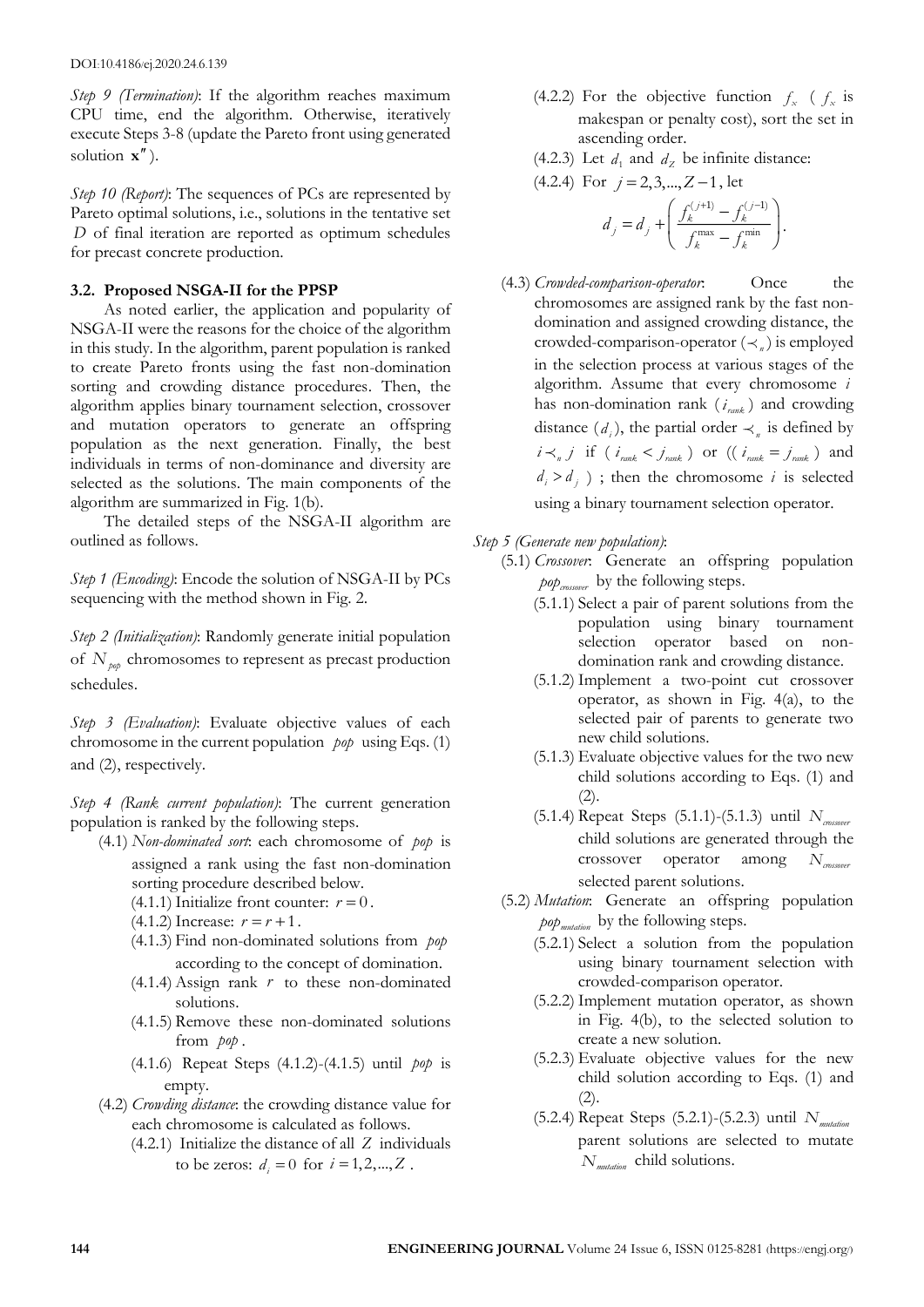

Fig. 4. Genetic operators' schemas.

*Step 6 (Update current population)*: The current population *pop* is updated for a further run of the algorithm by the following steps.

- (6.1) *Recombination*: The current population *pop* is merged with its offspring populations  $p_{op}$ <sub>crossover</sub> and  $p\circ p$ <sub>mutation</sub> :  $p\circ p = [p\circ p, p\circ p_{\textit{crossover}}, p\circ p_{\textit{mutation}}]$ .
- (6.2) *Non-dominated sort*: Each individual in the recombination population *pop* is assigned a rank based on non-domination criteria.
- (6.3) *Crowding distance*: Calculate the crowding distance value for each individual in the recombination population *pop* .
- (6.4) *Selection*: Once the recombination population *pop* is sorted, based on descending crowding distance and ascending non-domination rank, individuals of the new generation need to be selected from the current population. The new generation is filled by each subsequent front until the population size exceeds the current population size and deletes the extra individuals. If the population exceeds *N* by adding all the individuals with rank *r* , then individuals with rank  $r$  are selected based on their crowding distance in descending order until the population

size is 
$$
N_{\text{pop}}
$$
:  $\text{pop} = \text{pop}\left(1 : N_{\text{pop}}\right)$ .

*Step 7 (Termination test)*: If the algorithm reaches maximum generations, terminate the algorithm and return the Pareto optimal solutions in the current population; Otherwise, return to Step 3 to start the loop for the next iteration.

*Step 8 (Report)*: Similar to the last step of MOVNS in solving PPSP, *pop* solutions of final iteration are reported as optimum schedules for precast production.

## **4. Computational Experiments**

This paper analyzed the efficiency of the two proposed metaheuristics: multi-objective variable neighborhood search (MOVNS) algorithm and nondominated sorting genetic algorithm II (NSGA-II) for solving the PPSP. The performance of these two algorithms has been tested by several problem instances with results compared against the multi-objective precast production scheduling model (MOPPSM) algorithm [4], and some recent algorithms successfully solved the FSSP. A statistical analysis was also carried out to demonstrate and validate the results.

## **4.1. Problem Instance Sets**

To verify the capability of the proposed algorithms, two types of problem instance sets were used. In the first problem instance set, a case study of a real industrial scheduling problem in a precast production company was considered. In the second set, precast production data were collected from the literature and used to develop ten generated problem instances with different numbers of production jobs.

#### 4.1.1. Generated Problem Instances

To test the performance of the proposed algorithms, experiments were conducted on generated problem instances. To develop the generated problem instances, data were taken from three data sets in the literature. The data are illustrated in Table 2 as 26 types of precast components (PCs). The first 6 types of PC (out of 26 types) were taken from [8], the next 10 types of PC (PC type nos. 7-16) were taken from [11] and the remaining 10 types of PC (PC type nos. 17-26) were taken from [14]. Based on the collected data set, ten problem instances with different numbers of jobs (up to 100 jobs) were developed, as shown in Table 3. In each problem instance, the integer number was arbitrarily generated and represented as the number of jobs to be produced for each type of PC in the precast production process. For example, PPSP03 with size of 30 jobs (i.e., 30 customer orders) was generated arbitrarily to each type of PC from PC types nos. 1-26 with numbers of 0, 0, 0, 0, 0, 0, 4, 2, 2, 5, 3, 3, 2, 2, 5, 2, 0, 0, 0, 0, 0, 0, 0, 0, 0 and 0, respectively. This sequence of numbers indicates that all the operations of precast concrete production were performed only for the PC types nos. 7-16 with the number of jobs (or the number of times to be produced): 4, 2, 2, 5, 3, 3, 2, 2, 5, 2. Each job in the PC type was assigned a serial number of the PC as to be PC no. Thus, the PC type no. 7 was produced four times in the production plan and each was assigned a serial number (i.e., PC nos. 1-4). For the PC types nos. 8 and 9, each was produced twice in the production plan and each was assigned a serial number: PC nos. 5-6 for PC type no. 8 and PC nos. 7-8 for PC type no. 9. The remaining 7 PC types were assigned a serial number (PC nos. 9-30) following the manner as described above.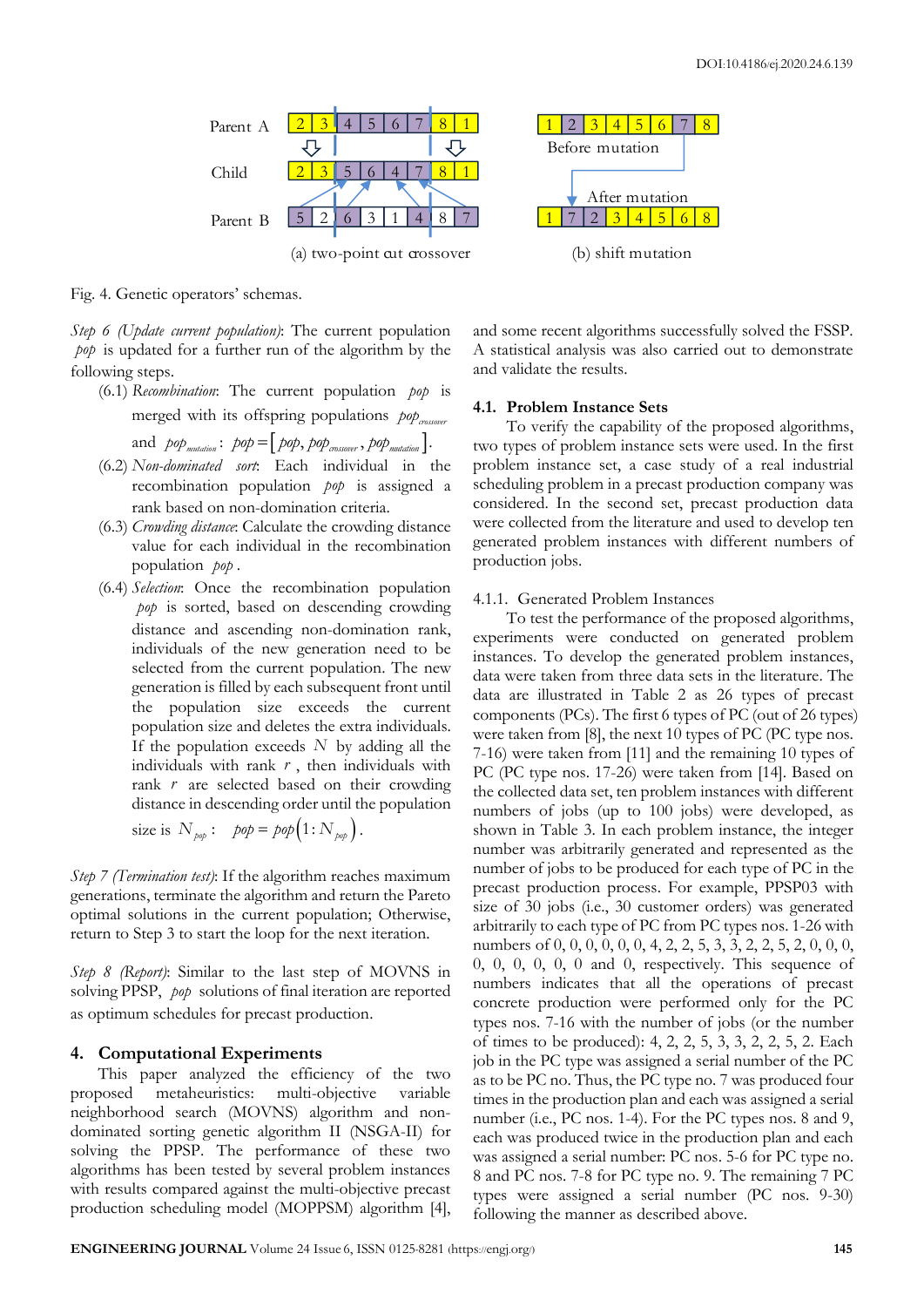### 4.1.2. Case Study

In this paper, data were collected from a leading precast concrete production company in Trang Province, Thailand. The company produces a variety of precast concrete components. From among them, two precast concrete products as concrete plank slabs and concrete piles were considered. The case study contained a variety of customer orders on the two precast products. There were a total of 24 customer orders, and each customer order was considered as a different job (i.e, different PC no.). The jobs were processed in six operations: mold assembly, reinforcement setting, concrete pouring, concrete curing, demolding, and product finishing. Processing times for the different jobs at different operations are given in Table 4. Production planning scheduling at the company was performed manually by the production supervisor.

#### **4.2. Performance Measures**

Various performance metrics have been used for numerical comparisons of the non-domination fronts on the different multi-objective algorithms. In this paper, the following two metrics were chosen.

#### 4.2.1. Distance Metric

The distance metric is utilized to measure the performance of a non-domination solution set  $S_k$ ,  $k = 1, 2, \dots, A$ , relative to the reference set  $S^*$  (the best known Pareto front) and *A* is the total number of tested algorithms. In this paper, the distance metrics were calculated as follows.

*Minimum distance* (
$$
D_{\text{min}}
$$
):  
\n
$$
D_{\text{min}} = \min_{y \in S^*} \{ \min \{ d_{xy}, x \in S_k \} \}
$$
\n(9)

*Average distance* ( *D*1*<sup>R</sup>* ):

$$
D1_R = \frac{1}{\left|S^*\right|} \sum_{y \in S^*} \min\left\{d_{xy}, x \in S_k\right\} \tag{10}
$$

$$
Maximum distance (D_{\text{max}}):
$$
  

$$
D_{\text{max}} = \max_{y \in S^*} \{ \min \{ d_{xy}, x \in S_k \} \}
$$
(11)

where  $d_{xy}$  represents the Euclidean distance between a solution  $x$  and a reference solution  $y$ , computed by

$$
d_{xy} = \sqrt{\left(f_1^*\left(y\right) - f_1^*\left(x\right)\right)^2 + \left(f_2^*\left(y\right) - f_2^*\left(x\right)\right)^2} \qquad (12)
$$

where  $f_i^*(\Box)$  is the *i*th objective that is normalized according to the reference set  $S^*$ . The normalization is accomplished by the following equation.

$$
f_i^*(x) = 100 \times \left( \frac{f_i(x) - f_i^{\min}}{f_i^{\max} - f_i^{\min}} \right)
$$
 (13)

where  $f_i^{\text{max}}$  and  $f_i^{\text{min}}$  are the maximum and minimum values of the *i*th objective in the reference set  $S^*$ , respectively. The reference set  $S^*$  consists of the nondominated solutions of all the algorithms considered, i.e., 1 *A*  $\int_{k=1}^{1} S_k$ . Details of the distance metric on  $D1_R$  and  $D_{\text{max}}$  can be found in [39-41], while  $D_{\text{min}}$  measures the performance in an opposite manner to  $D_{\text{max}}$ .

More specifically, by using the above distance metrics, both the convergence and diversity of a Pareto front set can be considered. An algorithm having smaller values is better. The distance metric is widely applied to measure multi-objective scheduling problems [23-24, 31, 41-44]. Unlike the generation distance ( *GD* ) metric in [41, 45-46], the measure of  $D1_R$  in Eq. (10) is not the average distance from each solution in the solution set  $S_k$  to its nearest reference solution set  $S^*$ . However, using the reference set  $S^*$ , the metric  $D1_R$  can evaluate the distribution of  $S_k$  as well as the proximity of  $S_k$  in the metric  $GD$ .

#### 4.2.2. Spread Metric

The spread ( *SP* ) metric is employed to estimate the extent of the final non-dominated solution set  $S_k$ ,  $k = 1, 2, \dots, A$ , obtained by each algorithm. The spread metric  $SP(S_k)$  can be calculated as follows [4, 45-46]:

$$
SP(S_k) = \sqrt{\sum_{i=1}^{N} \left( \max_{j=1}^{|S_k|} f_i^*(x_j) - \min_{j=1}^{|S_k|} f_i^*(x_j) \right)^2} \quad (14)
$$

where  $x_j \in S_k$ , for  $j = 1, 2, ..., |S_k|$ . The metric  $SP(S_k)$ in Eq. (14) is calculated as the length of the diagonal line of the minimum *N*-dimension hyper-rectangle in the solution space. Details of the spread metric can be found in [47-48].

#### **4.3. Parameter Settings and Experimental Setup**

This section demonstrated an experimental study on the performance of the proposed approaches. Experiments were conducted on the set of problem instances described in Section 4.1. To compare the performance of MOVNS and NSGA-II, eight recent metaheuristic algorithms were assessed as follows.

- 1. Multi-objective precast production scheduling model (MOPPSM) algorithm [4].
- 2. The standard bat algorithm for multiple objectives (MOBA) [49].
- 3. The bat algorithm in [50], renamed BA-HFS.
- 4. The standard firefly algorithm for multiple objectives (MOFA) [51].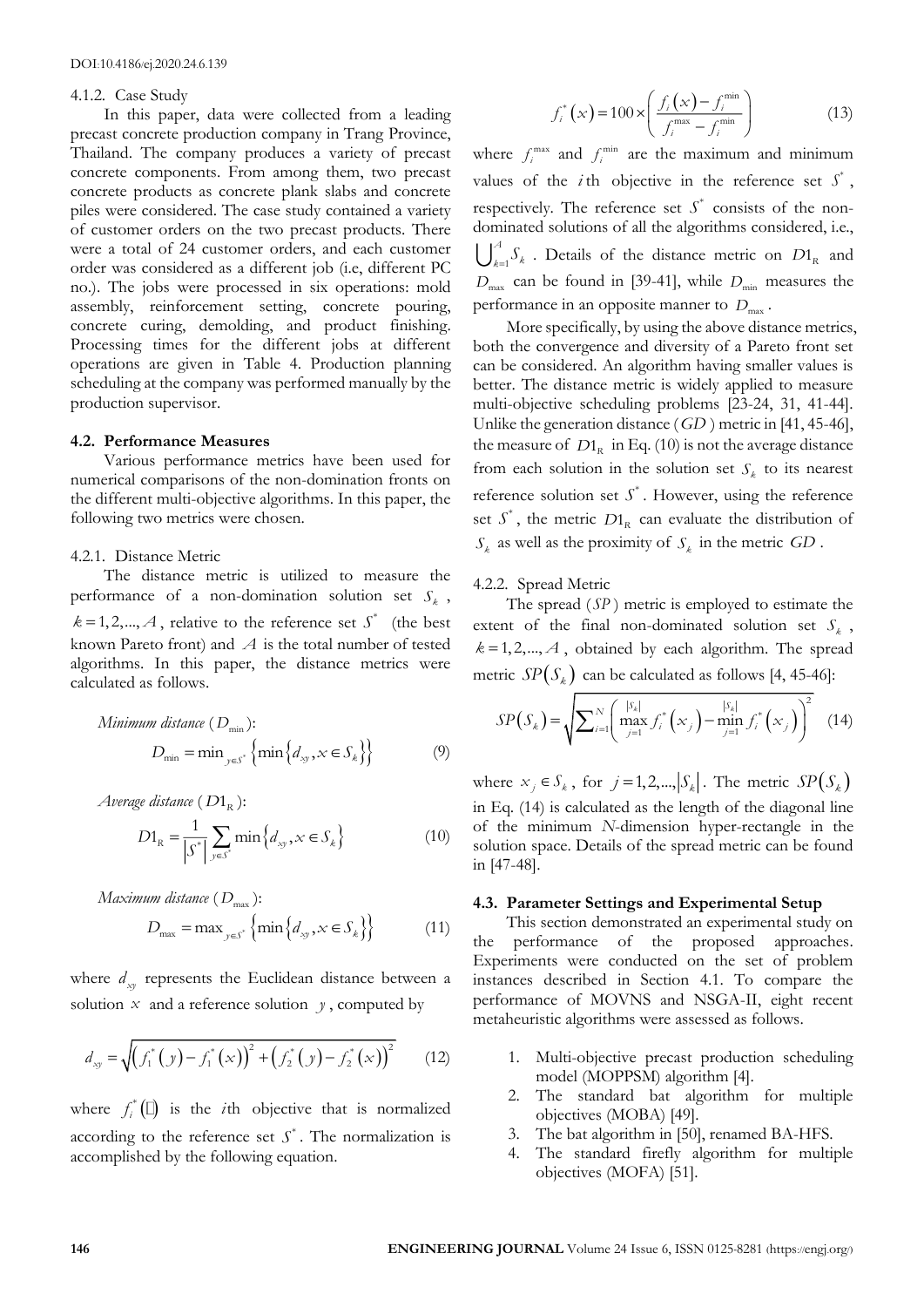| $\rm{PC}$      |                |                | Processing times (h) |          |                |                  | Due         | Penalties                            |            |
|----------------|----------------|----------------|----------------------|----------|----------------|------------------|-------------|--------------------------------------|------------|
| type           | Mold           | Reinforcement  | Concrete             | Concrete | Mold           | Product          | date<br>(h) | Earliness                            | Tardiness  |
| no.            | assembly       | setting        | casting              | curing   | stripping      | finishing        |             | $(\varepsilon_{i}^{\phantom{\dag}})$ | $(\tau_i)$ |
| $\mathbf{1}$   | $\mathbf{1}$   | $0.8\,$        | $1.2\,$              | 12       | 1.5            | 0.5              | 28          | $\overline{c}$                       | 10         |
| $\overline{2}$ | 1.7            | $\overline{c}$ | $\overline{c}$       | 12       | 1.5            | 2.5              | 28          | $\sqrt{2}$                           | 10         |
| 3              | 0.4            | 0.5            | 0.6                  | 12       | 0.5            | $\boldsymbol{0}$ | 28          | $\mathbf{1}$                         | 10         |
| 4              | 0.3            | 0.4            | 0.5                  | 12       | 0.4            | $\mathbf{1}$     | 28          | $\mathbf{1}$                         | $10\,$     |
| 5              | 1.5            | 1.8            | 1.2                  | 12       | 1.5            | 1.5              | 52          | $\overline{c}$                       | 10         |
| 6              | 1.5            | 1.6            | 1.5                  | 12       | 1.8            | 0.8              | 32          | $\overline{2}$                       | 10         |
| 7              | $\overline{2}$ | 1.6            | 2.4                  | 12       | 2.5            | 1                | 112         | $\overline{c}$                       | 10         |
| $\,8\,$        | 3.4            | $\overline{4}$ | $\overline{4}$       | 12       | 2.4            | 5                | 112         | $\sqrt{2}$                           | $10\,$     |
| 9              | 0.8            | $\mathbf{1}$   | 1.2                  | 12       | 0.8            | $\boldsymbol{0}$ | 112         | $\mathbf{1}$                         | 10         |
| 10             | $0.6\,$        | $0.8\,$        | $\mathbf{1}$         | 12       | 0.6            | $\overline{c}$   | 112         | 1                                    | 10         |
| 11             | $\overline{3}$ | 3.6            | 2.4                  | 12       | 2.4            | 3                | 208         | $\overline{c}$                       | 10         |
| 12             | $\overline{3}$ | 3.2            | $\mathfrak{Z}$       | 12       | $\overline{3}$ | 1.6              | 128         | $\sqrt{2}$                           | $10\,$     |
| 13             | 1.3            | 0.9            | 2.4                  | 12       | 1.9            | 1.8              | 144         | $\overline{c}$                       | 10         |
| 14             | 1.7            | 1.4            | 1.1                  | 12       | 0.9            | 0.7              | 144         | $\overline{2}$                       | 20         |
| 15             | 2.2            | 1.8            | 1.2                  | 12       | 2.3            | 0.7              | 144         | $\mathbf{1}$                         | 20         |
| 16             | 1.6            | 3.2            | 2.3                  | 12       | 2.1            | 2.7              | 240         | 1                                    | 20         |
| 17             | 1.5            | $\overline{2}$ | 0.5                  | 8        | $\mathbf{1}$   | 0.5              | 164         | $\overline{c}$                       | 10         |
| 18             | $\mathbf{1}$   | $\overline{2}$ | 0.4                  | 8        | $\mathbf{1}$   | 0.5              | 140         | $\overline{2}$                       | 10         |
| 19             | $\mathbf{1}$   | 1.5            | 0.5                  | 8        | 0.5            | 0.5              | 164         | $\overline{2}$                       | 10         |
| 20             | 0.5            | $\mathbf{1}$   | 0.3                  | 8        | 0.3            | 0.5              | 160         | $\sqrt{2}$                           | $10\,$     |
| 21             | $\mathbf{1}$   | 0.8            | $\mathbf{1}$         | 8        | 1.5            | 0.5              | 160         | $\overline{c}$                       | 10         |
| 22             | 0.5            | $\mathbf{2}$   | 0.4                  | 8        | 0.5            | 0.5              | 164         | $\overline{2}$                       | 10         |
| 23             | 1.5            | $\overline{c}$ | 0.5                  | 8        | $\mathbf{1}$   | 0.4              | 140         | $\overline{c}$                       | 10         |
| 24             | 0.5            | $\overline{2}$ | 0.3                  | $8\,$    | 0.6            | 0.3              | 164         | $\overline{2}$                       | $10\,$     |
| 25             | 1.5            | 1.8            | 1.2                  | $8\,$    | 1.5            | 1.5              | 140         | $\overline{c}$                       | 10         |
| 26             | 0.4            | 0.5            | 0.6                  | 8        | 0.5            | 0.5              | 164         | $\overline{c}$                       | 10         |

Table 2. Production data of precast components (PCs) taken from the literature.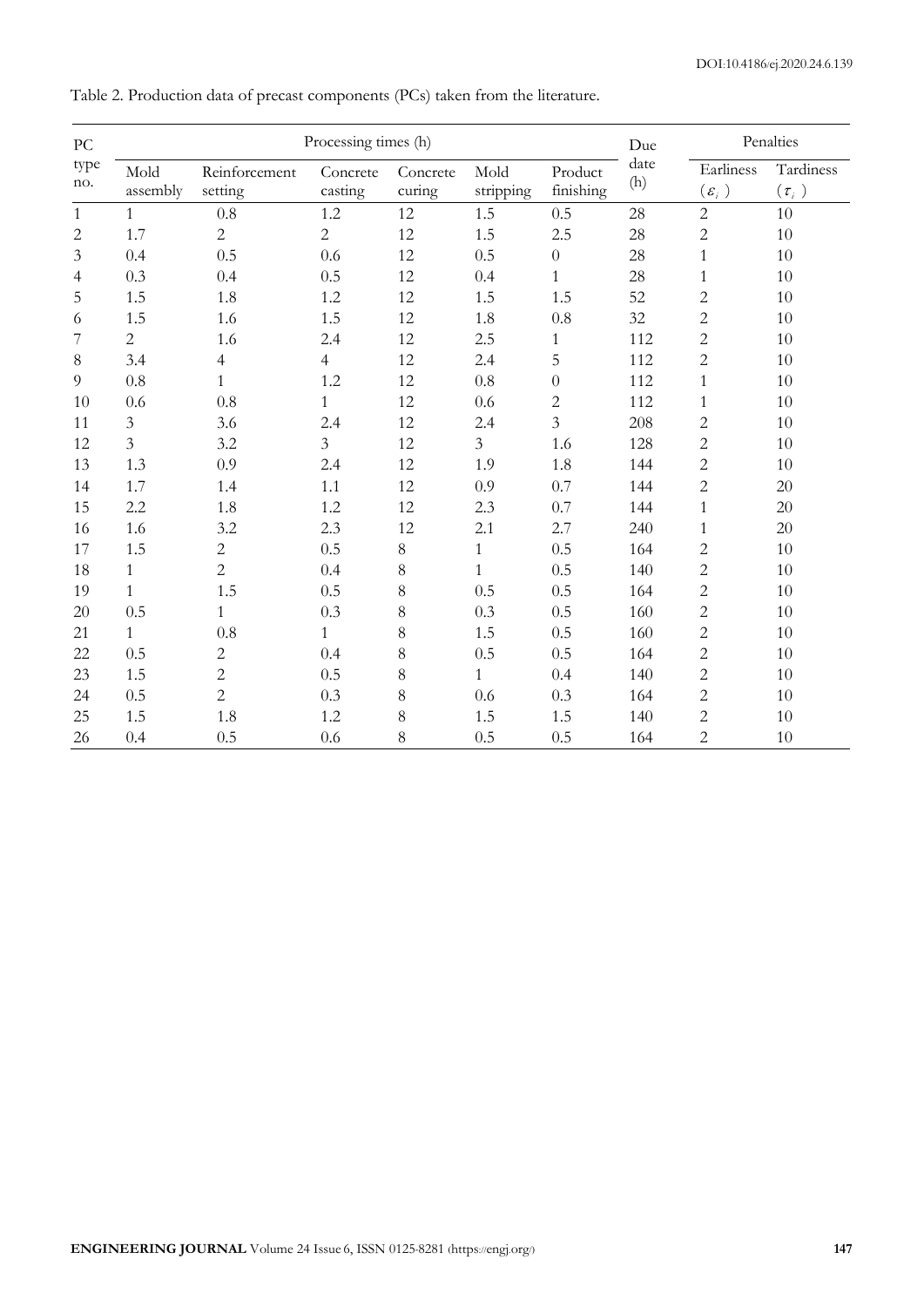|                    |                  |                |          |   |               |               |          |          |                             |               |                             |   |                                                                                                                                                                 |    | PC type no.   |                |                         |                             |          |                             |          |               |                               |          |                               |                |                |
|--------------------|------------------|----------------|----------|---|---------------|---------------|----------|----------|-----------------------------|---------------|-----------------------------|---|-----------------------------------------------------------------------------------------------------------------------------------------------------------------|----|---------------|----------------|-------------------------|-----------------------------|----------|-----------------------------|----------|---------------|-------------------------------|----------|-------------------------------|----------------|----------------|
| Problem instance   | Size of instance |                |          |   | 4             | $\mathcal{D}$ | $\Omega$ |          | 8                           |               | 10                          |   | 12                                                                                                                                                              | 13 | 14            | 15             | 16                      |                             | 18       | 19                          | 20       | 21            | 22                            | 23       | 24                            | 25             | -26            |
| PPSP01             | $10$ jobs        | $\theta$       | $\theta$ | 0 | $\Omega$      |               |          |          |                             |               |                             |   |                                                                                                                                                                 |    |               |                |                         |                             | $\Omega$ | $\Omega$                    |          | $\Omega$      |                               |          | $\left( \right)$              | $\Omega$       | $\overline{0}$ |
| PPSP02             | $20$ jobs        |                |          |   |               |               |          |          |                             |               |                             |   |                                                                                                                                                                 |    |               |                |                         |                             |          |                             |          |               |                               |          |                               |                |                |
| PPSP03             | $30$ jobs        | $\theta$       | $\theta$ |   | $\Omega$      |               | $\theta$ | 4        | 2                           |               | 5                           | 3 | 3                                                                                                                                                               | 2  | 2             | 5              | 2                       | $\theta$                    | $\Omega$ | $\theta$                    | $\Omega$ | $\Omega$      |                               |          | $\Omega$                      | $\Omega$       | -0             |
| PPSP04             | $40$ jobs        | 2              |          |   |               |               |          |          | $\mathcal{D}_{\mathcal{L}}$ |               | $\mathcal{D}_{\mathcal{A}}$ |   | $\mathcal{D}_{\mathcal{L}}^{\mathcal{L}}(\mathcal{L})=\mathcal{L}_{\mathcal{L}}^{\mathcal{L}}(\mathcal{L})\mathcal{L}_{\mathcal{L}}^{\mathcal{L}}(\mathcal{L})$ |    |               | 2              |                         | $\mathcal{D}_{\mathcal{L}}$ |          | $\mathfrak{D}$              | ◠        |               | $\mathfrak{D}_{\mathfrak{p}}$ | ◠        | $\mathfrak{D}_{\mathfrak{p}}$ | $\overline{2}$ |                |
| PPSP <sub>05</sub> | $50$ jobs        | $\overline{2}$ | 2        | 2 | 2             | 2             | 2        | 2        | 2                           |               | 2                           | 3 | 2                                                                                                                                                               | 2  | 2             | 2              | 2                       | 2                           |          | 2                           | 2        | 2             |                               | 2        |                               |                | 2              |
| PPSP <sub>06</sub> | $60$ jobs        | $\overline{2}$ |          | 4 |               | C.            |          |          |                             |               |                             |   |                                                                                                                                                                 | 2  | 2             | 2              |                         | 3                           |          |                             |          |               |                               |          | 4                             | 2              | <sup>2</sup>   |
| PPSP07             | $70$ jobs        |                |          | 5 |               |               |          |          | 2                           |               |                             |   | 3                                                                                                                                                               |    | 3             | $\circ$        |                         | C.                          |          | 3                           |          | 4             |                               | 4        |                               | 5              |                |
| PPSP <sub>08</sub> | $80$ jobs        |                |          |   |               | 4             | 2        | $\Omega$ | 2                           | $\mathcal{Z}$ | $\overline{c}$              | 4 | 3                                                                                                                                                               |    | 4             | 4              | 2                       |                             |          |                             | h.       | $\mathcal{Z}$ | 4                             |          | 4                             | 3              | <sup>2</sup>   |
| PPSP09             | $90$ jobs        | 6              |          | 4 | $\mathcal{L}$ |               |          | O.       | 4                           | $\mathcal{L}$ | 10                          |   | 5                                                                                                                                                               | 4  | $\mathcal{D}$ | 12             | $\mathcal{D}_{1}^{(1)}$ | $\Omega$                    | $\Omega$ | $\theta$                    | $\Omega$ | $\Omega$      | $\Omega$                      | $\Omega$ | $\theta$                      | $\theta$       | $\overline{0}$ |
| PPSP10             | $100$ jobs       |                |          | ⌒ |               |               |          | Q        |                             |               | 3                           |   | $\circ$                                                                                                                                                         | 5  | 5             | $\overline{c}$ | 4                       | $\overline{2}$              |          | $\mathcal{R}_{\mathcal{A}}$ |          |               |                               |          | $\mathcal{Z}$                 | $\mathcal{D}$  |                |

DOI:10.4186/ej.2020.24.6.pp Table 3*.* Problem instances and numbers of customer orders for each PC type*.*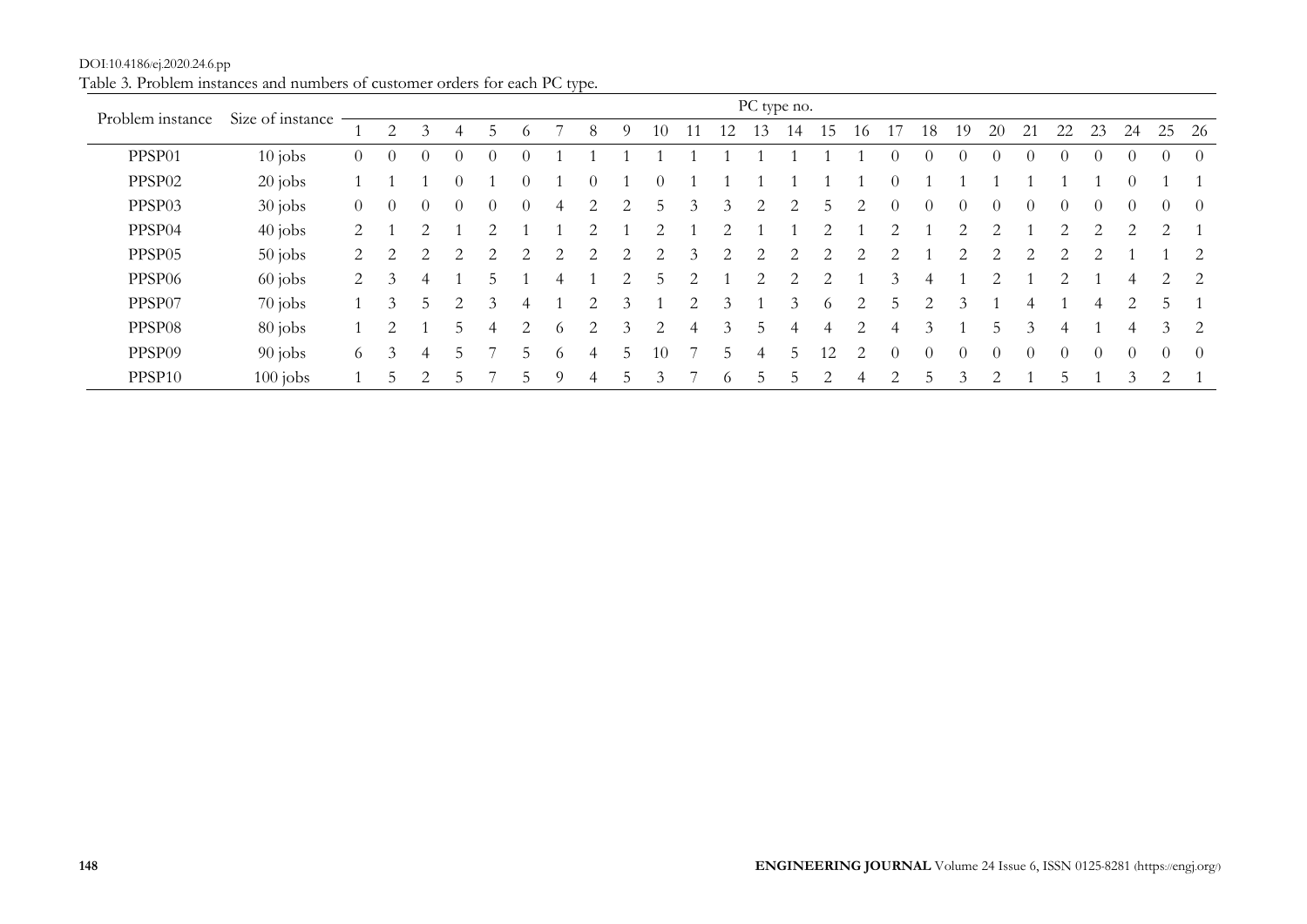Table 4. Precast production data of a real industrial scheduling problem: *Case Study*.

| ${\rm P}{\bf C}$ |             |                  |                          | Processing times (h) |                    |                   |                      | Due         | Penalties                      |                               |
|------------------|-------------|------------------|--------------------------|----------------------|--------------------|-------------------|----------------------|-------------|--------------------------------|-------------------------------|
| no.              | Name        | Mold<br>assembly | Reinforcement<br>setting | Concrete<br>casting  | Concrete<br>curing | Mold<br>stripping | Product<br>finishing | date<br>(h) | Earliness<br>$(\varepsilon_i)$ | Tardines<br>s ( $\tau_{_i}$ ) |
| $\mathbf{1}$     | Plank Slabs | 0.5              | 0.5                      | $\mathbf{1}$         | 22                 | $\overline{2}$    | $0.8\,$              | 96          | 0.4                            | 4.2                           |
| $\overline{2}$   | Plank Slabs | 0.5              | 0.5                      | $\mathbf{1}$         | 22                 | $\overline{c}$    | $0.8\,$              | 96          | 0.4                            | 4.2                           |
| 3                | Plank Slabs | 0.5              | 0.5                      | $\mathbf{1}$         | 22                 | $\sqrt{2}$        | 0.8                  | 192         | 0.4                            | 4.2                           |
| $\overline{4}$   | Plank Slabs | 0.5              | 0.5                      | $\mathbf{1}$         | 22                 | $\sqrt{2}$        | 0.8                  | 192         | 0.4                            | 4.2                           |
| 5                | Plank Slabs | 0.5              | 0.5                      | $\mathbf{1}$         | 22                 | $\overline{c}$    | $0.8\,$              | 120         | 0.4                            | 4.2                           |
| 6                | Piles       | 0.5              | 1.25                     | $\mathbf{1}$         | 27                 | $\sqrt{2}$        | 0.5                  | 48          | 1.7                            | $4.2\,$                       |
| 7                | Plank Slabs | 0.5              | 0.5                      | $\mathbf{1}$         | 22                 | $\overline{c}$    | 0.8                  | 120         | 0.4                            | 4.2                           |
| 8                | Plank Slabs | 0.5              | 0.5                      | $\mathbf{1}$         | 22                 | $\overline{c}$    | 0.8                  | 144         | 0.4                            | 4.2                           |
| 9                | Piles       | 0.5              | 1.25                     | $\mathbf{1}$         | 27                 | $\sqrt{2}$        | 0.5                  | 240         | 2.1                            | 4.2                           |
| 10               | Piles       | 0.5              | 1.25                     | $\mathbf{1}$         | 27                 | $\sqrt{2}$        | 0.5                  | 168         | 1.1                            | 4.2                           |
| 11               | Piles       | 0.5              | 1.25                     | $\mathbf{1}$         | 27                 | $\sqrt{2}$        | 0.5                  | 336         | 1.1                            | 4.2                           |
| 12               | Piles       | 0.5              | 1.25                     | $\mathbf{1}$         | 27                 | 2                 | 0.5                  | 216         | 1.1                            | 4.2                           |
| 13               | Piles       | 0.5              | 1.25                     | $\mathbf{1}$         | 27                 | $\sqrt{2}$        | 0.5                  | 216         | 2.1                            | 4.2                           |
| 14               | Piles       | 0.5              | 1.25                     | $\mathbf{1}$         | 27                 | $\overline{c}$    | 0.5                  | 144         | 2.1                            | 4.2                           |
| 15               | Piles       | 0.5              | 1.25                     | $\mathbf{1}$         | 27                 | $\overline{c}$    | 0.5                  | 192         | 2.1                            | 4.2                           |
| 16               | Piles       | 0.5              | 1.25                     | $\mathbf{1}$         | 27                 | $\overline{c}$    | 0.5                  | 216         | 2.1                            | 4.2                           |
| 17               | Piles       | 0.5              | 1.25                     | $\mathbf{1}$         | 27                 | $\sqrt{2}$        | 0.5                  | 216         | 2.1                            | 4.2                           |
| 18               | Piles       | 0.5              | 3                        | 1.5                  | 27                 | $\sqrt{2}$        | 0.5                  | 288         | 3.8                            | 10.5                          |
| 19               | Piles       | 0.5              | 3                        | 1.5                  | 27                 | $\sqrt{2}$        | 0.5                  | 336         | 3.8                            | 10.5                          |
| $20\,$           | Piles       | 0.5              | 3                        | 1.5                  | $27\,$             | $\sqrt{2}$        | 0.5                  | 336         | 3.8                            | 10.5                          |
| 21               | Plank Slabs | 0.5              | 0.5                      | $\mathbf{1}$         | 22                 | $\sqrt{2}$        | $0.8\,$              | 48          | 0.4                            | 4.2                           |
| 22               | Piles       | 0.5              | 3                        | 1.5                  | 27                 | $\sqrt{2}$        | 0.5                  | 360         | 5.3                            | 10.5                          |
| 23               | Piles       | 0.5              | 3                        | 1.5                  | 27                 | $\sqrt{2}$        | 0.5                  | 360         | 8.7                            | 10.5                          |
| 24               | Plank Slabs | 0.5              | $0.5\,$                  | $\mathbf{1}$         | 22                 | $\overline{c}$    | 0.8                  | 168         | 0.4                            | $4.2\,$                       |

- 5. Two variants of the discrete firefly algorithm, renamed DFA-1 [52] and DFA-2 [53].
- 6. The standard cuckoo search algorithm for multiple objectives (MOCS) [54].
- 7. Hybrid CS (HCS) [55].

All algorithms were implemented in MATLAB software and executed on a personal computer with an Intel Core i5 3.3GHz Processor and 4GB of memory. Table 5 lists the main parameter settings involved in each algorithm. To test the impact of the parameters on the performance, three parameter values of MOVNS and 27 different parameter combinations for NSGA*-*II and MOPPSM were obtained. Algorithms with each combination were run for all problem instances, based on extensive experiments. For the MOPPSM, values of  $N_{\text{eff}}$ and  $k<sub>t</sub>$  were set to 4 and 2, respectively for all instances according to [4]. The best results of the algorithms measured using the above metrics were achieved over all problem instances with parameter settings:  $N_{\text{pop}} = 150$ for the MOVNS,  $(N_{\text{pop}}, \, p_c, \, p_m) = (150, 0.9, 0.3)$  for the NSGA-II, and  $(N_{\text{pop}}, \, p_{\text{c}}, \, p_{\text{m}}) = (100, 0.7, 0.5)$  for the MOPPSM.

Parameter settings for MOBA, BA-HFS, MOFA, DFA-2, MOCS, and HCS employed the default values taken from the related literature, while parameter settings for DFA-1 were obtained by testing different types of parameters based on the suggested ranges in [52] over the PPSP instances. To fairly compare all the algorithms, this paper used the maximum CPU times (in seconds, s) as the termination criterion of the algorithm. Maximum CPU time is a widely used criterion for performance comparison of different metaheuristics [31, 56-58]. The maximum CPU times for solving each problem instance are shown in Table 6.

#### **4.4. Computational Results and Comparison**

Based on the parameter settings and the termination criterion described in subsection 4.3, each problem instance was conducted for 20 trials (runs) for each algorithm. In this paper, the total number of tested algorithms ( *A* ) was equal to 10. Computational results of the ten algorithms are illustrated in Tables 7-10, in which

 $S^*$  is the reference set that consists of all non-dominated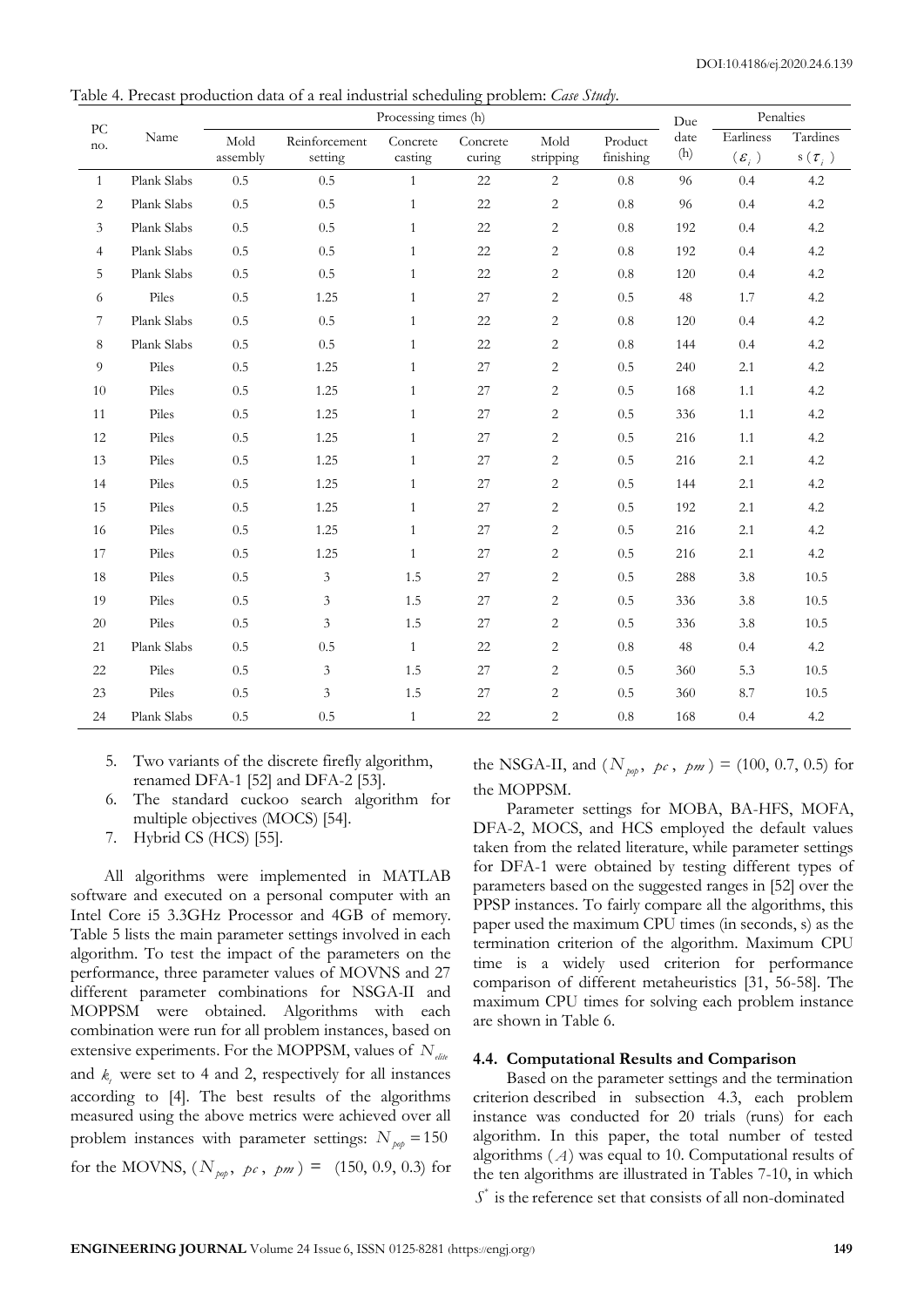| Parameter setting                              | <b>MOVNS</b>             | NSGA-II         | MOPPSM <sup>[4]</sup> | MOBA [49]      | <b>BA-HFS</b> [50] | <b>MOFA</b> [51] | DFA-1 [52] | DFA-2 [53]   | $MOCS$ [54] | <b>HCS</b> [55]          |
|------------------------------------------------|--------------------------|-----------------|-----------------------|----------------|--------------------|------------------|------------|--------------|-------------|--------------------------|
| Population size $(N_{\text{bot}})$             | (50, 100, 150)           | (50, 100, 150)  | (50, 100, 150)        | 50             | 100                | 50               | 50         | 10           | 50          | 20                       |
| Crossover rate $(pc)$                          | ÷.                       | (05, 0.7, 0.9)  | (05, 0.7, 0.9)        | $\sim$         |                    |                  |            |              |             | $\overline{\phantom{a}}$ |
| Mutation rate $(pm)$                           | $\overline{\phantom{a}}$ | (0.1, 0.3, 0.5) | (0.1, 0.3, 0.5)       | $\overline{a}$ |                    |                  |            |              |             |                          |
| Elite number $(N_{\text{elite}})$              |                          |                 | $\overline{4}$        |                |                    |                  |            |              |             |                          |
| Termination value of<br>local search $(k_{t})$ |                          |                 | $\overline{2}$        | $\sim$         |                    |                  |            |              |             |                          |
| Loudness $(A_i)$                               |                          |                 |                       | 0.9            | 0.9                |                  |            |              |             |                          |
| Pulse rate $(r_i)$                             |                          |                 |                       | 0.9            | 0.9                |                  |            |              |             | $\sim$                   |
| Randomization<br>parameter $(\alpha)$          |                          |                 |                       |                |                    | 0.25             |            | 0.25         |             |                          |
| Light absorption ( $\gamma$ )                  |                          |                 |                       |                |                    | $\mathbf{1}$     | 0.5        | $\mathbf{1}$ |             | $\overline{\phantom{a}}$ |
| Attractiveness of<br>firefly $(\beta_0)$       |                          |                 |                       |                |                    | $\mathbf{1}$     |            | 0.2          |             | $\overline{\phantom{a}}$ |
| Discovery probability<br>$(p_a)$               |                          |                 |                       |                |                    |                  |            |              | 0.5         | 0.25                     |
| Lévy exponent $(\lambda)$                      |                          |                 |                       |                |                    |                  |            |              | 1.5         | 1.5                      |

DOI:10.4186/ej.2020.24.6.pp Table 5. Parameter settings of all algorithms.

Table 6. Maximum CPU times for terminating the tested algorithms in each instance.

| Problem instance        | PPSP01 | PPSP <sub>02</sub> | PPSP <sub>03</sub> | PPSP <sub>04</sub> | PPSP05 | PPSP <sub>06</sub> | PPSP07 | PPSP <sub>08</sub> | PPSP09 | PPSP <sub>10</sub> | Case Studv |
|-------------------------|--------|--------------------|--------------------|--------------------|--------|--------------------|--------|--------------------|--------|--------------------|------------|
| Size of instance (jobs) |        | 20                 |                    | 40                 | 50     | 60                 |        | 80                 | 90     | 100                |            |
| CPU time(s)             |        |                    |                    | 300                | 600    | 600                | 600    | 600                | 600    | 600                | 70         |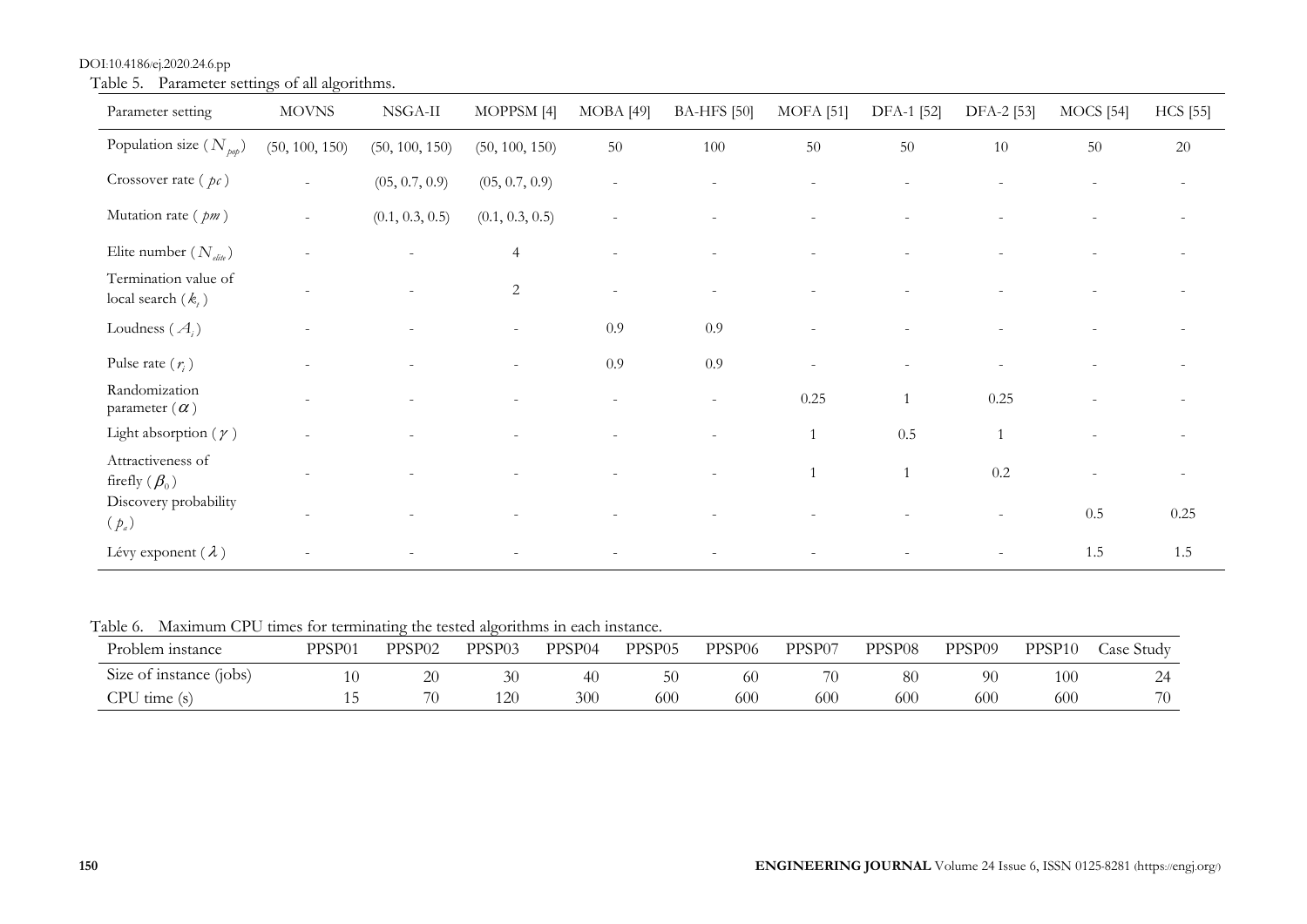solutions of  $\int_{t_1}^{10}$  $\sum_{k=1}^{10} S_k$ .  $S_1$ ,  $S_2$ ,  $S_3$ ,  $S_4$ ,  $S_5$ ,  $S_6$ ,  $S_7$ ,  $S_8$ ,  $S_9$ , *S*<sup>10</sup> were represented the non-dominated set of MOVNS, NSGA-II, MOPPSM, MOBA, BA-HFS, MOFA, DFA-1, DFA-2, MOCS and HCS, respectively. Then, values of the indicators  $SP$ ,  $D1_R$ ,  $D_{min}$  and  $D_{max}$  were calculated as the corresponding metric values of  $S_k$ . Graphical results of all metrics are illustrated in Fig. 5.

For performance comparison, the paired-sample ttest was conducted to compare MOVNS with the other nine algorithms based on four of the aforementioned indicators. Table 11 shows the p-value results of the above tests for the null hypothesis. There was no difference in the mean value of each indicator for a paired algorithm. The term "Paired-variable (A, B)" means that a paired ttest was conducted on the paired algorithm of (A, B) to judge whether algorithm B gave a better sample mean than algorithm A. Using a significance level of 0.05, the result was considered statistically significant if the corresponding p-value was less than 0.05, indicating that A performed better than B in the statistical sense.

# 4.4.1 Comparisons of the Proposed Algorithms

Results in Tables 7-11 indicated that the MOVNS was superior to NSGA-II. For the metric *SP* , the algorithm accepts only dominating solutions (or solutions with larger improvement on objectives) with a small search area in replacing if the value of *SP* becomes smaller. Conversely, a larger value of the spread can be expected if solutions are accepted from a larger area. As shown in Table 7, results showed that MOVNS produced more or a similar extent of non-dominated solutions than NSGA-II for almost all problem instances, except for the PPSP04. As shown in Table 8,  $D1_R$  of MOVNS was less than  $D1_R$  of NSGA-II for 7 problem instances, while  $D1_R$  of both algorithms was equal to 0 for 2 problem instances. The zero value of  $D1_R$  indicated that all members of  $S^*$ were generated by MOVNS and NSGA-II. Because most of the solutions in  $S^*$  were provided by MOVNS, the  $D1_R$  value of NSGA-II was greater than that of MOVNS.

As shown in Tables 9 and 10, MOVNS gave better results on  $D_{\text{min}}$  than NSGA-II for all problem instances, while  $D_{\text{max}}$  of NSGA-II was greater than  $D_{\text{max}}$  of MOVNS for almost all problem instances, except for PPSP06. Moreover, results in Table 11 also showed that the MOVNS performance was statistically superior to NSGA-II. Thus, it can be concluded that the performance of MOVNS was better than the performance of NSGA-II, and MOVNS was reasonable and effective to solve the PPSP.

## 4.4.2 Comparisons among Eight Algorithms

From Tables 7-11, it can be concluded that the MOVNS outperformed MOPPSM, MOBA, BA-HFS, MOFA, DFA-1, DFA-2, MOCS, and HCS. As shown in Table 10, MOVNS provided all members of the set  $S^*$  on

3 problem instances, MOPPSM obtained the whole set \* *S* of two problem instances and MOCS obtained the whole set  $S^*$  for only one problem instance, while MOBA, BA-HFS, MOFA, DFA-1, and DFA-2 did not generate any members of  $S^*$  on 11 problem instances. MOVNS obtained more members of  $S^*$  than MOPPSM, MOBA, BA-HFS, MOFA, DFA-1, DFA-2, MOCS, and HCS on 4, 11, 11, 8, 9, 11, 9 and 9 problem instances, respectively. In Tables 8-10, the average values of metrics solutions of MOBA, BA-HFS, DFA-2, MOCS, and HCS were located far away from the members of the set  $S^*$ . MOPPSM performed better than NSGA-II, MOFA and DFA-1 on  $D1_R$  and  $D_{\text{max}}$ ; however,  $D_{\text{min}}$  of MOPPSM was greater than that of NSGA-II. Statistical analysis results in Table 11 showed that MOVNS gave significantly better performance than MOPPSM on two metrics: *SP* and  $D_{\text{min}}$ . Moreover, MOVNS was superior to MOFA, DFA-1, MOCS and HCS on four metrics, while it was inferior to MOBA, BA-HFS, and DFA-2 on only the metric *SP* . This result further justified the advantages of MOVNS

according to the analysis of performance comparisons. The performance comparison of all algorithms showed that MOVNS outperformed NSGA-II, MOPPSM, MOBA, BA-HFS, MOFA, DFA-1, DFA-2, MOCS, and HCS. The good performances of MOVNS mainly resulted from two reasons. The first related to its simplicity of the basic scheme and the non-dominated set updating process. The proposed MOVNS produced more non-dominated solutions. The second was that the proposed MOVNS implemented more than one neighborhood structure randomly to explore and exploit the solution space, while other comparing algorithms employed only one neighborhood structure to improve the convergence speed for the Pareto solution. Therefore, the advantages of MOVNS result from its simplicity in structure, strong local search ability and variable neighborhood mechanism. Thus, the MOVNS was shown to be a very competitive method for the considered PPSP.

#### **5. Conclusions**

Precast production scheduling plays an important role for decision-making in the precast fabrication industry. In this paper, the multi-objective precast production scheduling problem (PPSP) model with two conflicting objectives of optimizing makespan and total penalty costs of earliness and tardiness was investigated. A MOVNS was presented and tested on ten generated problem instances and a real case study of an industrial scheduling problem in a precast concrete company. The MOVNS metaheuristic was compared with the other algorithms, namely NSGA-II, MOPPSM, MOBA, BA-HFS, MOFA, DFA-1, DFA-2, MOCS, and HCS. Computational results showed that the MOVNS provided better solutions than the other algorithms in almost all problem instances. Thus, the MOVNS was determined as a promising approach to solve the PPSP. The MOVNS metaheuristic can provide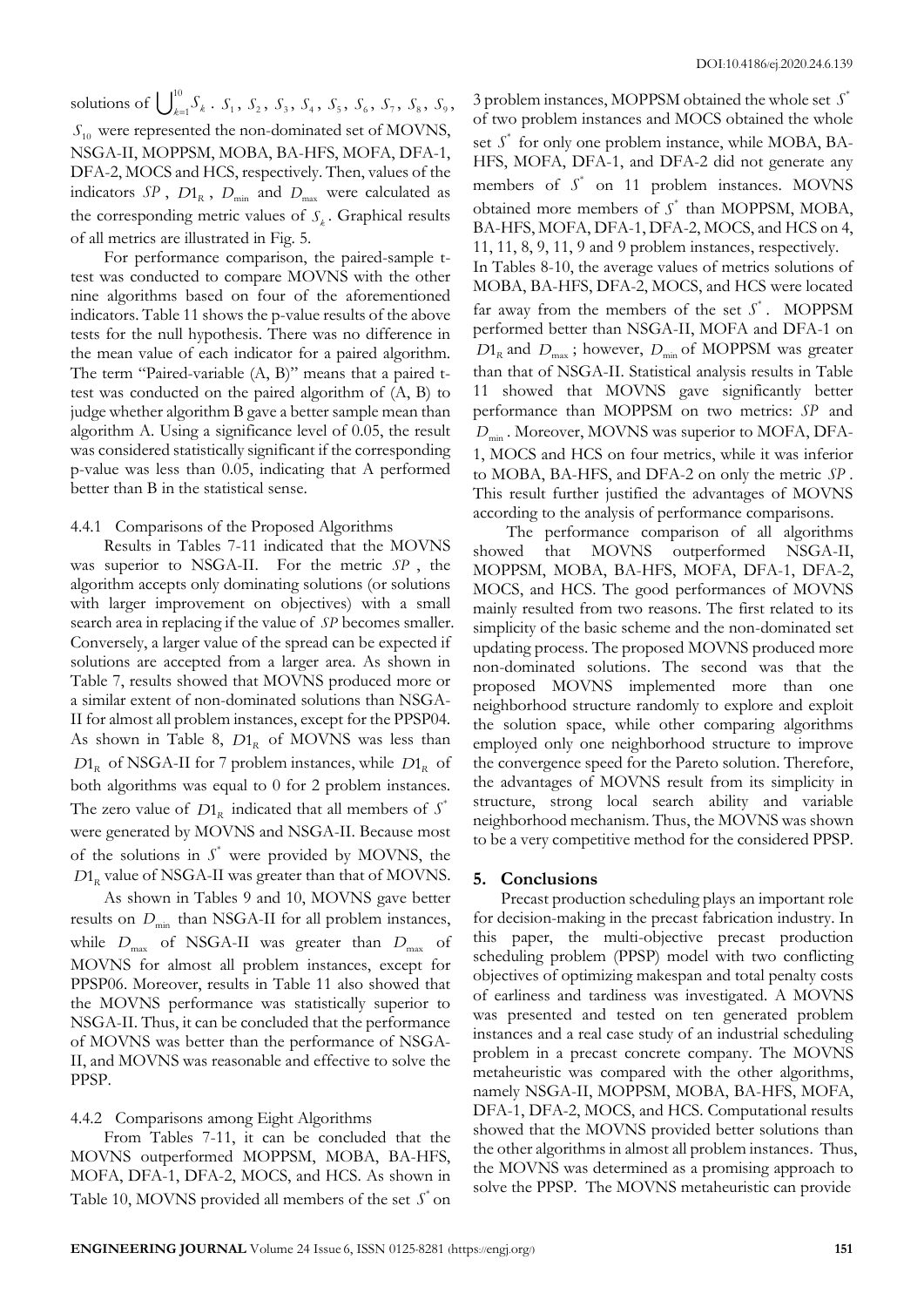DOI:10.4186/ej.2020.24.6.pp

Table 7. Results of ten algorithms on *SP* .

| Problem instance   | <b>MOVNS</b> | NSGA-II | <b>MOPPSM</b> | <b>MOBA</b> | <b>BA-HFS</b> | <b>MOFA</b> | DFA-1  | DFA-2  | <b>MOCS</b> | <b>HCS</b> |
|--------------------|--------------|---------|---------------|-------------|---------------|-------------|--------|--------|-------------|------------|
| PPSP <sub>01</sub> | 138.37       | 138.37  | 138.37        | 104.72      | 136.05        | 138.76      | 138.91 | 140.69 | 138.37      | 138.37     |
| PPSP <sub>02</sub> | 100.98       | 67.64   | 72.44         | 68.37       | 119.75        | 102.48      | 57.18  | 60.80  | 70.63       | 73.73      |
| PPSP03             | 285.16       | 97.50   | 97.80         | 104.13      | 546.81        | 120.58      | 69.47  | 532.29 | 98.05       | 96.47      |
| PPSP04             | 154.08       | 155.29  | 154.65        | 93.76       | 103.49        | 131.54      | 112.15 | 101.29 | 142.20      | 24.95      |
| PPSP <sub>05</sub> | 94.97        | 44.33   | 18.84         | 101.99      | 103.82        | 131.54      | 105.98 | 139.12 | 122.83      | 95.49      |
| PPSP <sub>06</sub> | 161.41       | 92.15   | 100.15        | 550.45      | 43.56         | 131.54      | 154.19 | 89.07  | 99.43       | 91.36      |
| PPSP07             | 141.42       | 100.69  | 100.11        | 131.29      | 79.93         | 101.57      | 150.65 | 109.63 | 98.64       | 57.71      |
| PPSP08             | 161.41       | 135.09  | 130.33        | 131.29      | 91.07         | 54.48       | 101.84 | 85.39  | 14.58       | 82.01      |
| PPSP09             | 304.14       | 93.86   | 125.48        | 211.91      | 455.34        | 168.90      | 102.97 | 139.57 | 96.85       | 93.64      |
| PPSP <sub>10</sub> | 216.71       | 75.10   | 143.20        | 578.98      | 92.39         | 96.77       | 98.77  | 49.07  | 40.27       | 102.35     |
| Case Study         | 104.93       | 104.93  | 104.93        | 96.93       | 111.61        | 41.99       | 41.99  | 118.27 | 41.99       | 104.93     |
| Average            | 169.42       | 100.45  | 107.85        | 197.62      | 171.26        | 110.92      | 103.10 | 142.29 | 87.62       | 87.36      |

Table 8. Results of ten algorithms on  $D1_R$ .

| Problem instance   | <b>MOVNS</b> | NSGA-II           | <b>MOPPSM</b> | MOBA  | <b>BA-HFS</b> | <b>MOFA</b> | DFA-1 | DFA-2 | <b>MOCS</b> | <b>HCS</b> |
|--------------------|--------------|-------------------|---------------|-------|---------------|-------------|-------|-------|-------------|------------|
| PPSP01             | 0.00         | 0.00              | 0.00          | 7.94  | 1.91          | 0.10        | 0.06  | 1.15  | 0.00        | 0.00       |
| PPSP <sub>02</sub> | 0.00         | 1.22              | 0.53          | 16.22 | 15.63         | 0.55        | 0.64  | 8.34  | 1.41        | 0.12       |
| PPSP03             | 3.78         | 7.68              | 0.33          | 12.62 | 31.74         | 9.37        | 13.21 | 23.89 | 23.17       | 13.10      |
| PPSP04             | 1.87         | 13.15             | 4.77          | 15.35 | 8.04          | 1.25        | 9.36  | 5.22  | 7.85        | 24.54      |
| PPSP <sub>05</sub> | 0.07         | 37.83             | 30.98         | 15.84 | 11.55         | 6.36        | 8.86  | 8.84  | 3.68        | 16.83      |
| PPSP06             | 9.01         | 2.94              | 1.55          | 48.69 | 10.45         | 6.47        | 7.73  | 2.53  | 5.47        | 15.90      |
| PPSP07             | 0.48         | 11.37             | 1.15          | 13.75 | 18.27         | 10.22       | 6.79  | 18.76 | 10.02       | 19.15      |
| PPSP08             | 9.84         | 9.49              | 5.87          | 12.20 | 12.80         | 9.63        | 8.95  | 10.85 | 24.81       | 22.40      |
| PPSP <sub>09</sub> | 4.27         | 12.43             | 1.85          | 22.07 | 19.80         | 9.83        | 7.75  | 25.28 | 18.30       | 11.92      |
| PPSP <sub>10</sub> | 2.13         | 10.33             | 1.95          | 22.30 | 13.12         | 15.18       | 9.90  | 39.69 | 31.64       | 14.70      |
| Case Study         | 0.00         | 0.00 <sub>1</sub> | 0.00          | 16.99 | 8.27          | 0.76        | 0.76  | 5.11  | 0.76        | $0.00\,$   |
| Average            | 2.86         | 9.68              | 4.45          | 18.54 | 13.78         | 6.34        | 6.73  | 13.61 | 11.56       | 12.61      |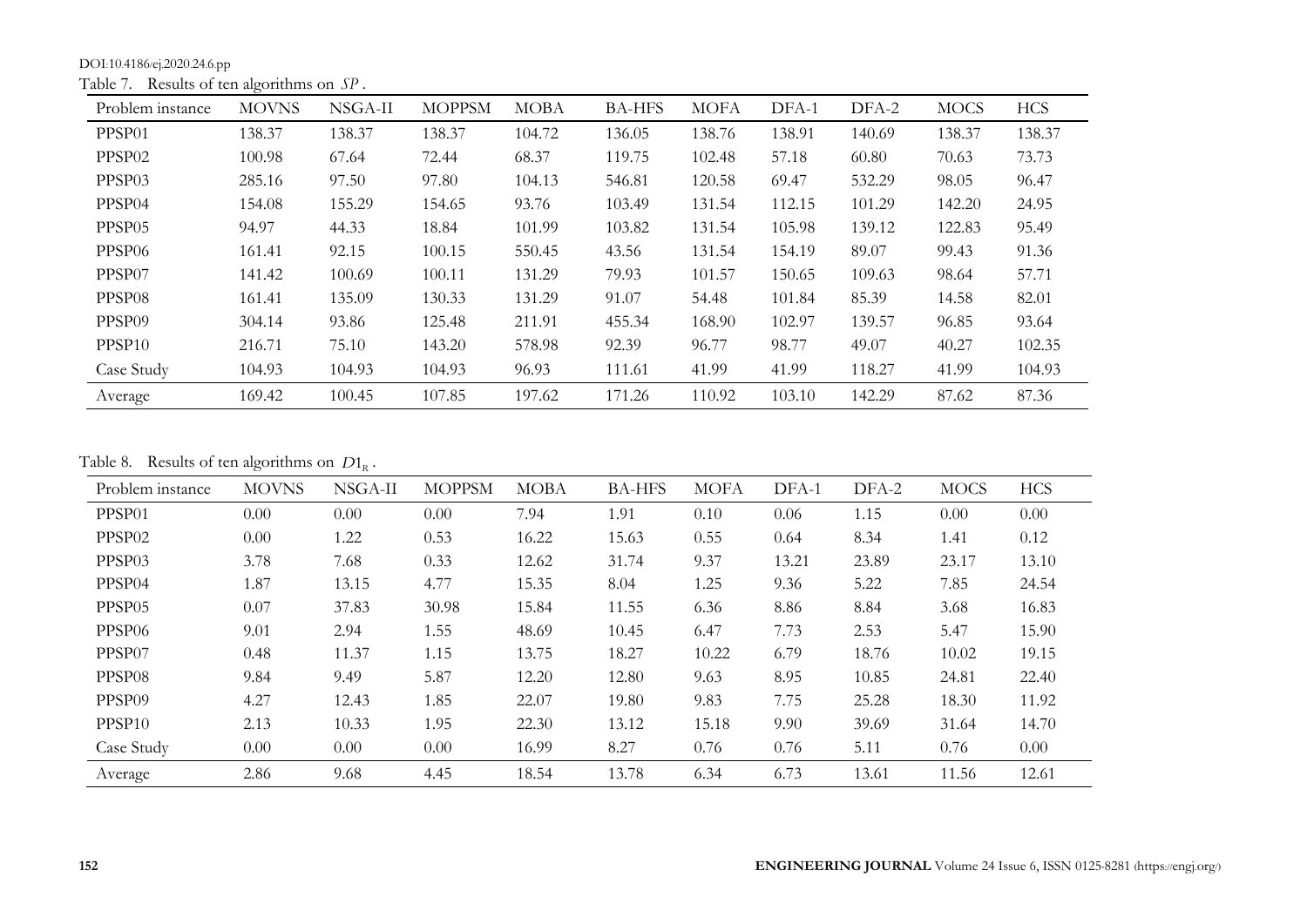Table 9. Results of ten algorithms on  $D_{\min}$ .

| Problem instance   | <b>MOVNS</b> | NSGA-II  | <b>MOPPSM</b> | <b>MOBA</b> | <b>BA-HFS</b> | <b>MOFA</b> | DFA-1 | DFA-2 | <b>MOCS</b> | <b>HCS</b> |
|--------------------|--------------|----------|---------------|-------------|---------------|-------------|-------|-------|-------------|------------|
| PPSP01             | 0.00         | $0.00\,$ | 0.00          | 1.09        | 0.52          | 0.00        | 0.00  | 0.52  | 0.00        | 0.00       |
| PPSP <sub>02</sub> | 0.00         | 0.03     | 0.02          | 1.61        | 9.85          | 0.33        | 0.52  | 3.90  | 0.11        | 0.07       |
| PPSP <sub>03</sub> | 0.00         | 0.06     | 0.01          | 10.79       | 9.98          | 0.51        | 1.37  | 3.72  | 0.02        | 0.48       |
| PPSP04             | 0.00         | 0.03     | 0.00          | 2.51        | 1.67          | 0.10        | 0.09  | 0.23  | 0.00        | 0.25       |
| PPSP <sub>05</sub> | 0.07         | 0.30     | 0.10          | 0.43        | 5.73          | 0.31        | 0.09  | 2.88  | 0.45        | 0.11       |
| PPSP <sub>06</sub> | 0.00         | 0.86     | 0.04          | 11.56       | 1.41          | 0.25        | 0.01  | 1.42  | 0.07        | 0.19       |
| PPSP07             | 0.00         | $0.00\,$ | 0.00          | 1.57        | 5.23          | 0.00        | 0.01  | 0.00  | 0.30        | 0.43       |
| PPSP <sub>08</sub> | 0.00         | 0.05     | 0.81          | 2.41        | 10.22         | 0.39        | 1.32  | 0.48  | 2.05        | 1.02       |
| PPSP <sub>09</sub> | 0.00         | 1.05     | 1.60          | 1.49        | 1.41          | 1.76        | 0.74  | 0.04  | 1.60        | 0.75       |
| PPSP10             | 0.00         | 0.74     | 1.03          | 6.87        | 0.98          | 1.19        | 0.97  | 2.89  | 1.26        | 2.19       |
| Case Study         | 0.00         | $0.00\,$ | 0.00          | 9.37        | 8.27          | 0.76        | 0.76  | 0.99  | 0.76        | 0.00       |
| Average            | 0.01         | 0.28     | 0.33          | 4.52        | 5.02          | 0.51        | 0.53  | 1.55  | 0.60        | 0.50       |

Table 10. Results of ten algorithms on  $D_{\text{max}}$ .

| Problem instance   | <b>MOVNS</b> | NSGA-II | <b>MOPPSM</b> | <b>MOBA</b> | <b>BA-HFS</b> | <b>MOFA</b> | DFA-1 | DFA-2 | <b>MOCS</b> | <b>HCS</b> |
|--------------------|--------------|---------|---------------|-------------|---------------|-------------|-------|-------|-------------|------------|
| PPSP01             | 0.00         | 0.00    | 0.00          | 53.33       | 2.86          | 0.35        | 0.77  | 2.91  | 0.00        | 0.00       |
| PPSP <sub>02</sub> | 0.00         | 27.79   | 29.63         | 70.37       | 26.60         | 1.91        | 1.93  | 25.37 | 29.63       | 0.16       |
| PPSP03             | 26.20        | 90.13   | 27.29         | 13.14       | 73.51         | 36.34       | 86.70 | 87.65 | 88.91       | 92.05      |
| PPSP <sub>04</sub> | 8.30         | 31.93   | 16.43         | 37.30       | 12.17         | 7.79        | 52.06 | 26.76 | 24.41       | 94.71      |
| PPSP <sub>05</sub> | 0.07         | 75.78   | 82.42         | 58.58       | 50.85         | 44.92       | 52.98 | 25.60 | 20.75       | 89.63      |
| PPSP06             | 12.67        | 8.68    | 76.53         | 96.54       | 80.28         | 21.99       | 22.04 | 4.85  | 9.46        | 91.93      |
| PPSP07             | 18.44        | 88.19   | 10.28         | 22.98       | 31.82         | 72.17       | 22.04 | 55.26 | 94.40       | 96.12      |
| PPSP08             | 14.69        | 29.34   | 22.41         | 39.62       | 16.64         | 64.25       | 52.98 | 81.37 | 85.76       | 96.65      |
| PPSP <sub>09</sub> | 31.49        | 87.03   | 17.15         | 57.83       | 62.80         | 33.80       | 52.98 | 96.02 | 68.39       | 88.72      |
| PPSP <sub>10</sub> | 2.53         | 65.43   | 8.69          | 55.29       | 56.32         | 48.13       | 52.98 | 80.34 | 88.18       | 65.12      |
| Case Study         | 0.00         | 0.00    | 0.00          | 39.23       | 8.27          | 0.76        | 0.76  | 25.73 | 0.76        | 0.00       |
| Average            | 10.40        | 45.85   | 26.44         | 49.47       | 38.37         | 30.22       | 36.20 | 46.53 | 46.42       | 65.01      |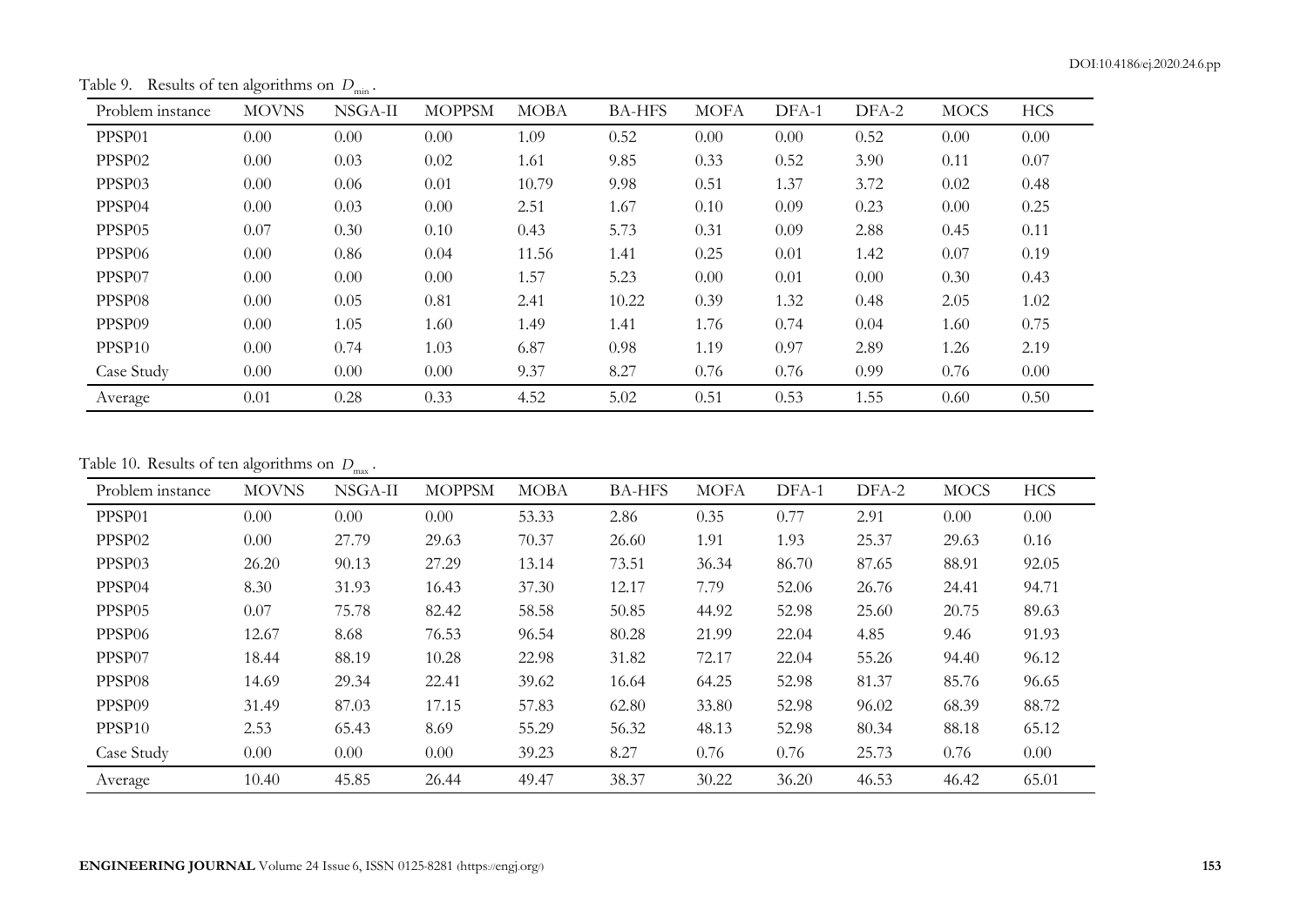

Fig. 5. Performance comparison of the ten algorithms using the  $SP$ ,  $D1_R$ ,  $D_{min}$  and  $D_{max}$  metrics.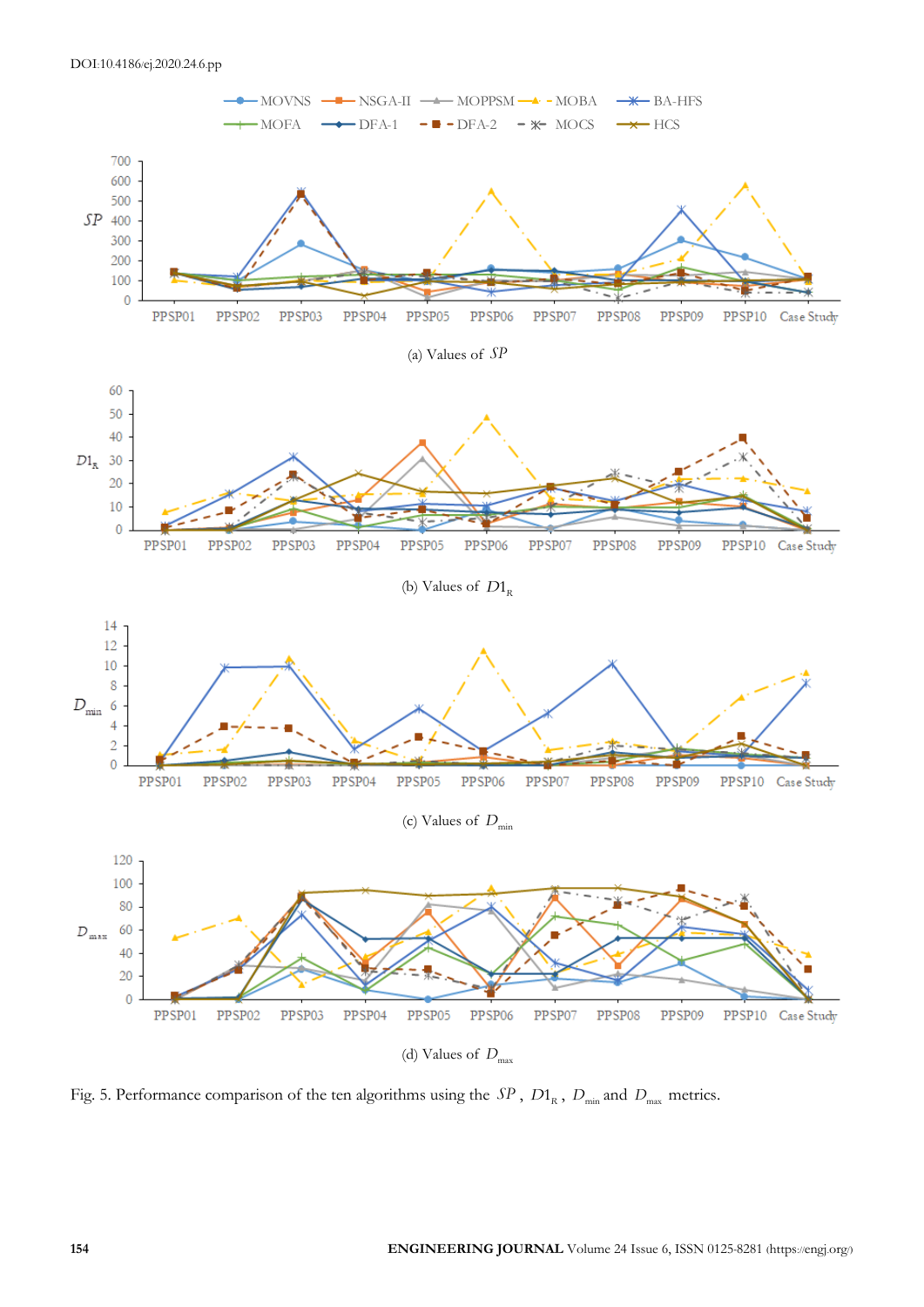Table 11. Paired-sample t-test for ten algorithms.

| Paired-samples t-test            | p-value $(D1_{R})$ | p-value $(D_{\min})$ | p-value $(D_{\text{max}})$ | p-value $(SP)$ |
|----------------------------------|--------------------|----------------------|----------------------------|----------------|
| Paired-variable (MOVNS, NSGA-II) | 0.040              | 0.022                | 0.002                      | 0.007          |
| Paired-variable (MOVNS, MOPPSM)  | 0.307              | 0.043                | 0.056                      | 0.006          |
| Paired-variable (MOVNS, MOBA)    | 0.000              | 0.003                | 0.001                      | 0.693          |
| Paired-variable (MOVNS, BA-HFS)  | 0.001              | 0.001                | 0.001                      | 0.521          |
| Paired-variable (MOVNS, MOFA)    | 0.020              | 0.006                | 0.009                      | 0.007          |
| Paired-variable (MOVNS, DFA-1)   | 0.006              | 0.004                | 0.002                      | 0.01           |
| Paired-variable (MOVNS, DFA-2)   | 0.008              | 0.003                | 0.001                      | 0.221          |
| Paired-variable (MOVNS, MOCS)    | 0.008              | 0.011                | 0.002                      | 0.004          |
| Paired-variable (MOVNS, HCS)     | 0.001              | 0.016                | 0.000                      | 0.002          |

production schedules to assist managers in decisionmaking on precast concrete production.

In the future, extensions of MOVNS will be used to solve the PPSP by considering more complex manufacturing disturbance situations such as rush order arrival, due date change, uncertain processing time, and buffer size. Some novel methods to enhance performance including global search and intensification strategies on neighborhood search will also be considered.

## **Acknowledgement**

This work was supported by the Prince of Songkla University, the Higher Education Research Promotion and the Thailand Education Hub for the Southern Region of ASEAN Countries (TEH-AC) Project Office of the Higher Education Commission.

# **References**

- [1] A. Konczak and J. Paslawski, "Decision support in production planning of precast concrete slabs based on simulation and learning from examples," *Procedia Engineering*, vol. 122, pp. 81–87, 2015.
- [2] M. K. F. Othman, W. M. N. W. Muhammad, N. A. Hadi, and M. A. Azman, "The significance of coordination for industrialised building system (IBS) precast concrete in construction industry," in *Proceedings of the International Symposium on Civil and Environmental Engineering*, Wuhan, China, 2017, pp. 1– 8.
- [3] C. H. Ko, "Impact of the buffer size on precast fabrication," in *Proceedings of the 24th Annual Conference of the International Group for Lean Construction*, Boston, USA, 2016, pp. 83–92.
- [4] C. H. Ko and S. Wang, "Precast production scheduling using multi-objective genetic algorithms," *Expert Systems with Applications*, vol. 38, no. 7, pp. 8293–8302, 2011.
- [5] B. D. A. Prata, A. R. Pitombeira-Neto, and C. J. D. M. Sales, "An integer linear programming model for the multi-period production planning of precast concrete beams," *Journal of Construction Engineering and Management*, vol. 141, no. 10, pp. 1–4, 2015.
- [6] Z. Wang, H. Hu, and J. Gong, "Framework for modelling operational uncertainty to optimize offsite

production scheduling of precast components," *Automation in Construction*, vol. 86, pp. 69–80, 2018.

- [7] W. T. Chan and H. Hu, "An application of genetic algorithms to precast production scheduling," *Computers and Structures*, vol. 79, no. 17, pp. 1605–1616, 2001.
- [8] W. T. Chan and H. Hu, "Production scheduling for precast plants using a flow shop sequencing model," *Journal of Computing in Civil Engineering*, vol. 16, no. 3, pp. 165–174, 2002.
- [9] S. S. Leu and S. T. Hwang, "GA-based resourceconstrained flow-shop scheduling model for mixed precast production," *Automation in Construction*, vol. 11, no. 4, pp. 439–452, 2002.
- [10] C. H. Ko and S. Wang, "GA-based decision support systems for precast production planning," *Automation in Construction*, vol. 19, pp. 907–916, 2010.
- [11]V. Benjaoran, N. N. Dawood, and B. Hobbs, "Flow shop scheduling model for bespoke precast concrete production planning," *Construction Management and Economics*, vol. 23, no. 1, pp. 93–105, 2005.
- [12]W. Tharmmaphornphilas and N. Sareinpithak, "Formula selection and scheduling for precast concrete production," *International Journal of Production Research*, vol. 51, no. 17, pp. 5195–5209, 2013.
- [13] Z. Yang, Z. Ma, and S. Wu, "Optimized flow shop scheduling of multiple production lines for precast production," *Automation in Construction*, vol. 72, no. 3, pp. 321–329, 2016.
- [14] Z. Wang and H. Hu, "Improved precast productionscheduling model considering the whole supply chain," *Journal of Computing in Civil Engineering*, vol. 31, no. 4, pp. 1–12, 2017.
- [15]D. S. Palmer, "Sequencing jobs through a multi-stage process in the minimum total time: A quick method of Obtaining a Near Optimum," *Journal of the Operational Research Society*, vol. 16, no. 1, pp. 101–107, 1965.
- [16] J. N. Gupta, "A functional heuristic algorithm for the flow shop scheduling problem," *Journal of the Operational Research Society*, vol. 22, no. 1, pp. 39–47, 1971.
- [17]H. G. Campbell, R. A. Dudek, and M. L. Smith, "A heuristic algorithm for the n job, m machine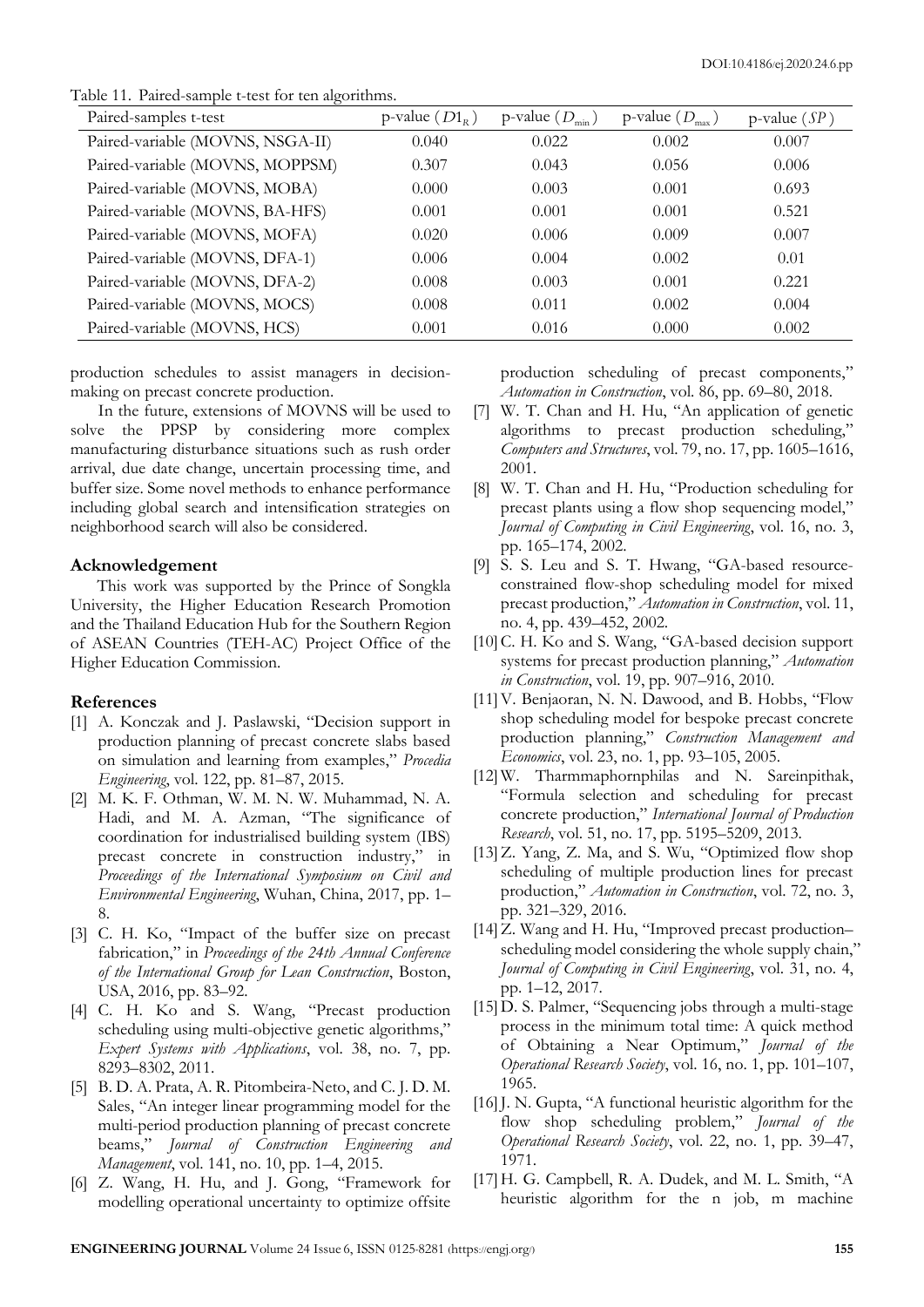sequencing problem," *Management Science*, vol. 16, no. 10, pp. B630-B637, 1970.

- [18] D. G. Dannenbring, "An evaluation of flow shop sequencing heuristics," *Management Science*, vol. 23, no. 11, pp. 1174–1182, 1977.
- [19]W. T. Chan and H. Hu, "Constraint programming approach to precast production scheduling," *Journal of Construction Engineering and Management*, vol. 128, no. 6, pp. 513–521, 2002.
- [20]N. Mladenović and P. Hansen, "Variable neighborhood search," *Computers and Operations Research,* vol. 24, no. 11, pp. 1097–1100, 1997.
- [21] P. Hansen and N. Mladenović, "Variable neighbourhood search: Principles and applications," *European Journal of Operational Research*, vol. 130, no. 3, pp. 449–467, 2001.
- [22]D. Lei and X. P. Guo, "Variable neighbourhood search for minimizing total tardiness on flow shop with batch processing machines," *International Journal of Production Research*, vol. 49, no. 2, pp. 519–529, 2011.
- [23]D. Lei, "Variable neighbourhood search for twoagent flow shop scheduling," *Computers and Industrial Engineering*, vol. 80, pp. 125–131, 2015.
- [24]D. Lei and Y. Zheng, "Hybrid flow shop scheduling with assembly operations and key objectives: A novel neighbourhood search," *Applied Soft Computing*, vol. 61, pp. 122–128, 2017.
- [25]H. Eskandari and A. Hosseinzadeh, "A variable neighbourhood search for hybrid flow-shop scheduling problem with rework and set-up times," *Journal of the Operational Research Society*, vol. 65, no. 8, pp. 221–1231, 2014.
- [26] J. Li, Q. Pan, and F. Wang, "A hybrid variable neighborhood search for solving the hybrid flow shop scheduling problem," *Applied Soft Computing*, vol. 24, pp. 63–77, 2014.
- [27] M. A. Adibi, M. Zandieh, and M. Amiri, "Multiobjective scheduling of dynamic job shop using variable neighbourhood search," *Expert Systems with Applications*, vol. 37, no. 9, pp. 282–287, 2010.
- [28] M. Amiri, M. Zandieh, M. Yazdani, and A. Bagheri, "A variable neighbourhood search algorithm for the flexible job-shop scheduling problem," *International Journal of Production Research*, vol. 48, no. 19, pp. 5671– 5689, 2010.
- [29] M. Zandieh and M. A. Adibi, "Dynamic job shop scheduling using variable neighbourhood search," *International Journal of Production Research*, vol. 48, no. 8, pp. 2449–2458, 2010.
- [30]D. Lei and X. P. Guo, "Variable neighbourhood search for dual-resource constrained flexible job shop scheduling," *International Journal of Production Research*, vol. 52, no. 9, pp. 2519–2529, 2014.
- [31] J. E. C. Arroyo, R. Ottoni, and A. P. Oliveira, "Multiobjective variable neighbourhood search algorithms for a single machine scheduling problem with distinct due windows," *Electronic Notes in Theoretical Computer Science*, vol. 281, pp. 5–19, 2011.
- [32] K. Deb, A. Pratap, S. Agarwal, and T. Meyarivan, "A fast and elitist multi-objective genetic algorithm: NSGA II," *IEEE Transactions on Evolutionary Computation*, vol. 6, no. 2, pp. 182–197, 2002.
- [33]Y. Y. Han, D. W. Gong, X. Y. Sun, and Q. K. Pan, "An improved NSGA-II algorithm for multiobjective lot-streaming flow shop scheduling problem," *International Journal of Production Research*, vol. 52, no. 8, pp. 2211–2231, 2014.
- [34] J. L. Andrade-Pineda, D. Canca. P. L. Gonzalez-R, and M. Calle, "Scheduling a dual-resource flexible job shop with makespan and due date-related criteria," *Annals of Operations Research*, vol. 291, pp. 5–35, 2020.
- [35]H. Ishibuchi and T. Murata, "Multi-objective genetic local search algorithm and its applications to flow shop scheduling," *IEEE Transactions on Systems, Man and Cybernetics*, vol. 28, no. 3, pp. 392–403, 1998.
- [36]A. Warszawski and E. Ishai, "Long range planning of prefabrication industry in a national economy (summary)," *Building and Environment*, vol. 17, no. 1, pp. 47–54, 1982.
- [37]J. Behnamian and S. M. T. Fatemi Ghomi, "Multiobjective fuzzy multiprocessor flowshop scheduling," *Applied Soft Computing*, vol. 21, pp. 139–148, 2014.
- [38] M. J. Geiger, "Randomized variable neighbourhood search for multi objective optimization," in *Proceedings of the 4th EU/ME Workshop: Design and Evaluation of Advanced Hybrid Meta-Heuristics*, Nottingham, UK, 2004, pp. 34–42.
- [39]E. L. Ulungu, J. Teghem, and Ch. Ost, "Efficiency of interactive multi-objective simulated annealing through a case study," *Journal of the Operational Research Society*, vol. 49, no. 10, pp. 1044–1050, 1998.
- [40] P. Czyzak and A. Jaszkiewicz, "Pareto-simulated annealin – a metaheuristic technique for multiobjective combinatorial optimization," *Journal of Multi-Criteria Decision Analysis*, vol. 7, no. 1, pp. 34– 47, 1998.
- [41]H. Ishibuchi, T. Yoshida, and T. Murata, "Balance between genetic local search in memetic algorithms for multiobjective permutation flowshop scheduling," *IEEE Transactions on Evolutionary Computation*, vol. 7, no. 2, pp. 204–223, 2003.
- [42]V. E. Armentano and J. E. C. Arroyo, "An application of a multi-objective tabu search algorithm to a bicriteria flowshop problem," *Journal of Heuristics*, vol. 10, no. 5, pp. 463–481, 2004.
- [43] J. E. C. Arroyo and V. E. Armentano, "A partial enumeration heuristic for multi-objective flow shop scheduling problems," *Journal of the Operational Research Society*, vol. 55, no. 9, pp. 1000–1007, 2004.
- [44] J. M. Framinan and R. Leisten, "A multi-objective iterated greedy search for flow shop scheduling with makespan and flowtime criteria," *OR Spectrum*, vol. 30, no. 4, pp. 787–804, 2008.
- [45]K. Deb, *Multi-Objective Optimization using Evolutionary Algorithms*. New York: John Wiley & Sons Ltd., 2010.
- [46]P. Chutima and T. Kirdphoksap, "Solving manyobjective car sequencing problems on two-sided